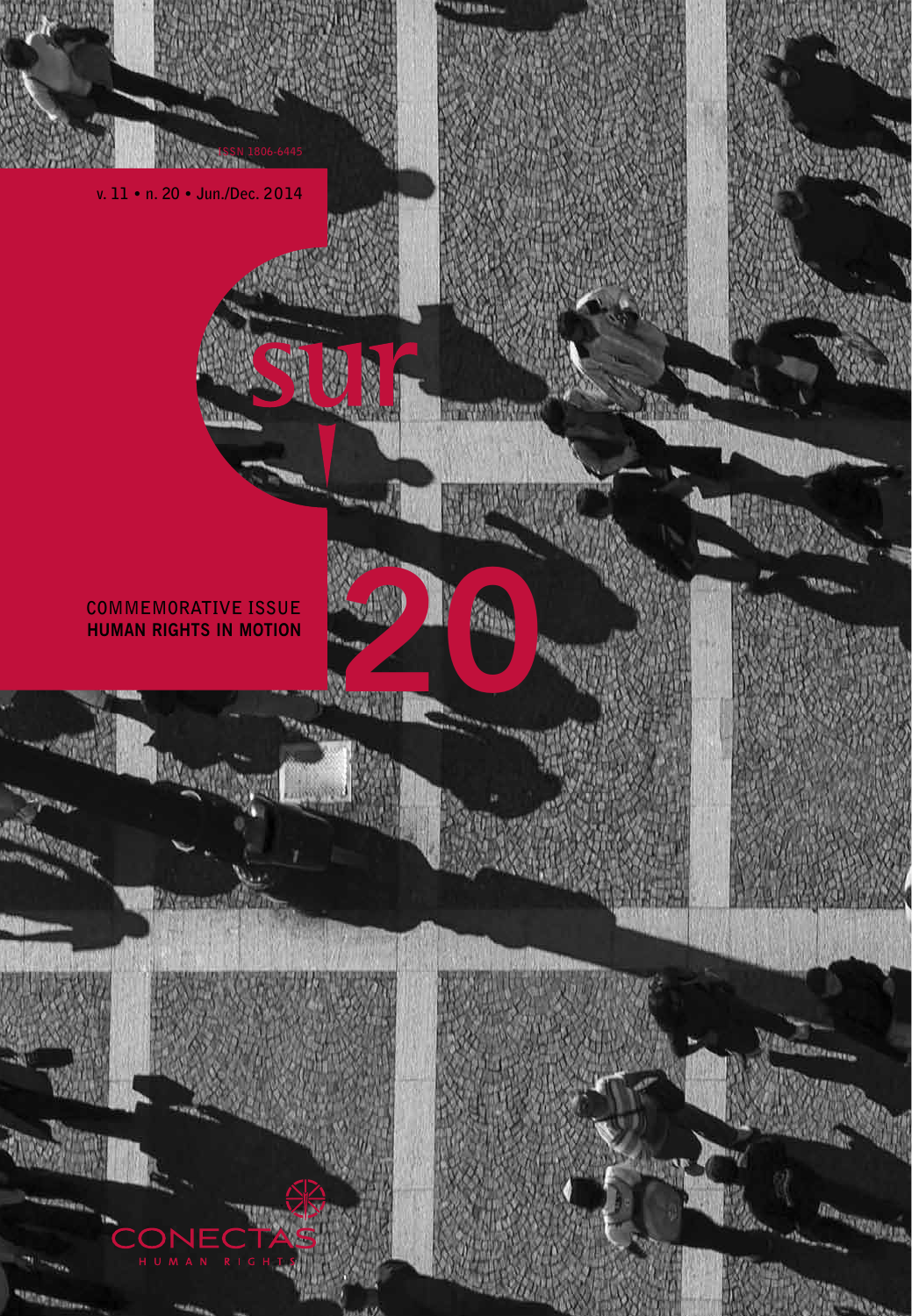**EDITORIAL BOARD Christof Heyns University of Pretoria (South Africa) Emilio García Méndez University of Buenos Aires (Argentina) Fifi Benaboud North-South Centre of the Council of Europe (Portugal) Fiona Macaulay** Bradford University (United Kingdom)<br>**Flavia Piovesan** Pontifical Catholic University of **São Paulo (Brazil) J. Paul Martin Columbia University (United States) Kwame Karikari University of Ghana (Ghana) Mustapha Kamel Al-Sayyid Cairo University (Egypt) Roberto Garretón Former-UN Offi cer of the High Commissioner for Human Rights (Chile) Upendra Baxi University of Warwick (United Kingdom) EDITORS Pedro Paulo Poppovic Oscar Vilhena Vieira EXECUTIVE EDITORS Maria Brant – Executive editor Thiago Amparo – Guest editor Luz González – Assistant executive editor EXECUTIVE BOARD Albertina de Oliveira Costa Ana Cernov Conrado Hubner Mendes Glenda Mezarobba Juana Kweitel Laura Waisbich Lucia Nader Luz González Manoela Miklos Maria Brant Thiago Amparo REFERENCES Luz González Thiago Amparo Tânia Rodrigues LANGUAGE REVISION SPANISH Carolina Fairstein Celina Lagrutta Erika Sanchez Saez Laia Fargas Fursa PORTUGUESE Erika Sanchez Saez Renato Barreto Marcela Vieira ENGLISH Murphy McMahon Oliver Hudson The Bernard and Audre Rapoport Center for Human Rights and Justice, University of Texas, Austin. Tina Amado GRAPHIC DESIGN Oz Design LAYOUT Alex Furini COVER DESIGN Mariana Brend COVER PHOTO Renato Stockler CIRCULATION Beatriz Kux PRINTING Yangraf Gráfica e Editora Ltda/Alphagraphics ADVISORY BOARD Alejandro M. Garro Columbia University (United States) Bernardo Sorj Federal University of Rio de Janeiro / Edelstein Center (Brazil) Bertrand Badie Sciences-Po (France) Cosmas Gitta UNDP (United States) Daniel Mato CONICET / National University of Tres de Febrero (Argentina) Daniela Ikawa International Network on Economic, Social and Cultural Rights / Columbia University (United States) Ellen Chapnick Columbia University (United States) Ernesto Garzon Valdes University of Mainz (Germany) Fateh Azzam Arab Human Rights fund (Lebanon) Guy Haarscher Université Libre de Bruxelles (Belgium) Jeremy Sarkin University of the Western Cape (South Africa) João Batista Costa Saraiva Regional Jurisdiction for Children and Adolescents of Santo Ângelo/RS (Brazil) José Reinaldo de Lima Lopes University of São Paulo (Brazil) Juan Amaya Castro VU University Amsterdam/ University for Peace (Costa Rica) Lucia Dammert Global Consortium on Security Transformation (Chile) Luigi Ferrajoli University of Rome (Italy) Luiz Eduardo Wanderley Pontifical Catholic University of São Paulo (Brazil) Malak El-Chichini Poppovic Conectas Human Rights (Brazil) Maria Filomena Gregori University of Campinas (Brazil) Maria Hermínia Tavares Almeida University of São Paulo (Brazil) Miguel Cillero University Diego Portales (Chile) Mudar Kassis Birzeit University (Palestine) Paul Chevigny New York University (United States) Philip Alston New York University (United States) Roberto Cuéllar M. Inter-American Institute of Human Rights (Costa Rica) Roger Raupp Rios Federal University of Rio Grande do Sul (Brazil) Shepard Forman New York University (United States) Victor Abramovich University of Buenos Aires (UBA) Victor Topanou National University of Benin (Benin) Vinodh Jaichand Irish Centre for Human Rights, National University of Ireland (Ireland)**

**SUR - International Journal On Human Rights is a biannual journal published in English, Portuguese and Spanish by Conectas Human Rights. It is available on the Internet at <http://www.surjournal.org>**

**SUR is covered by the following abstracting and indexing services: IBSS (International Bibliography of the Social Sciences); ISN Zurich (International Relations and Security Network); DOAJ (Directory of Open Access Journals) and SSRN (Social Science Research Network). In addition, SUR is also available at the following commercial databases: EBSCO, HEINonline, ProQuest and Scopus. SUR has been rated A1 and B1, in Colombia and in Brazil (Qualis), respectively.**

SUR. Revista Internacional de Direitos Humanos / Sur – Rede Universitária de Direitos Humanos – v.1, n.1, jan.2004 – São Paulo, 2004 - .

Semestral

ISSN 1806-6445

Edições em Inglês, Português e Espanhol.

1. Direitos Humanos 2. ONU I. Rede Universitária de Direitos Humanos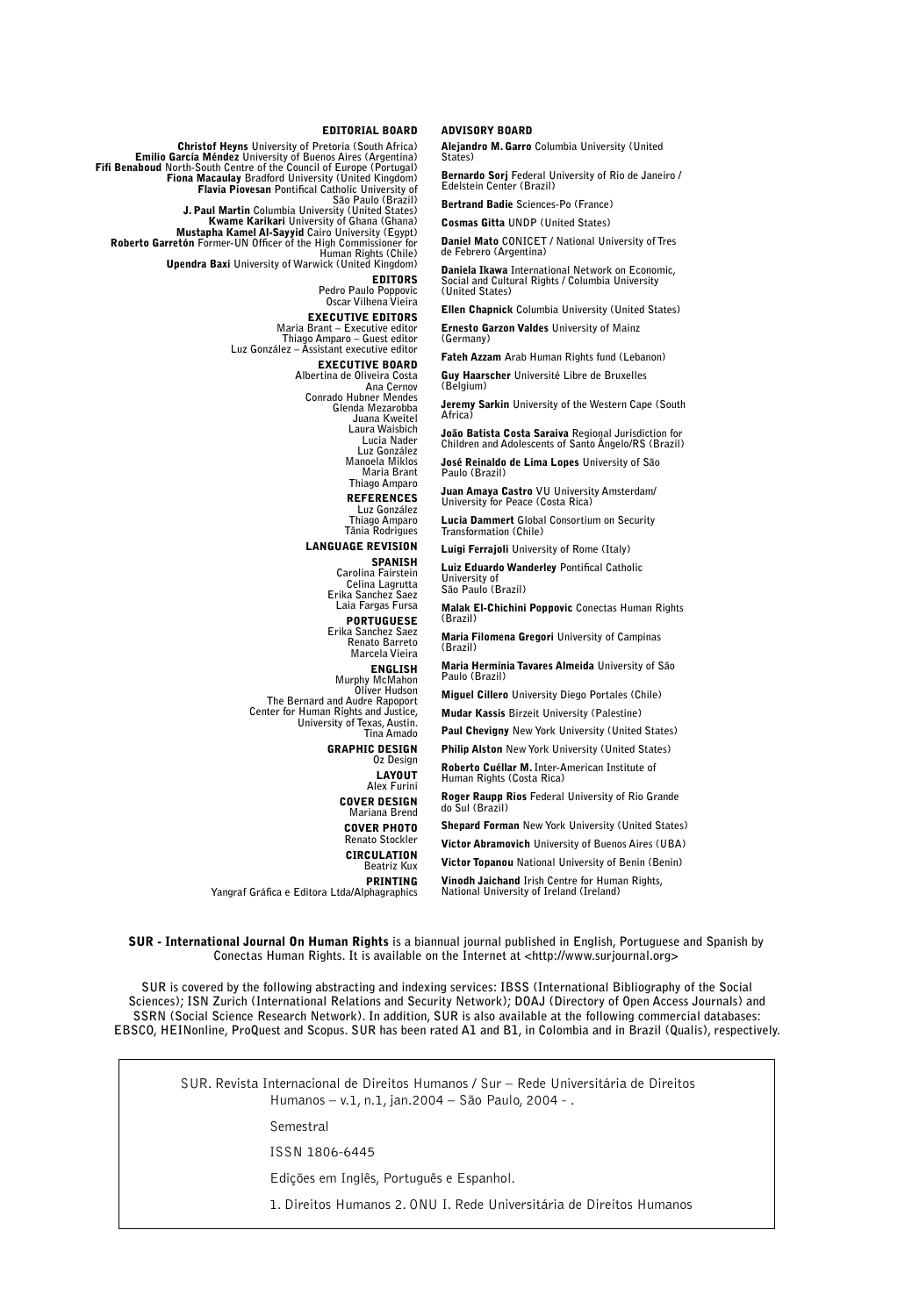# **Human Rights in Motion**

CONTENTS

| LUCIA NADER, JUANA KWEITEL,<br>& MARCOS FUCHS      | Introduction<br>7                                                                                                                     |
|----------------------------------------------------|---------------------------------------------------------------------------------------------------------------------------------------|
| PROFILE OF<br>PEDRO PAULO POPPOVIC                 | "We Did not Create Sur Journal Because We Had Certainties, But<br>11<br>Because We Were Full of Doubts"                               |
| MALAK EL-CHICHINI POPPOVIC<br>OSCAR VILHENA VIEIRA | Reflections On the International Human Rights Movement in the 21st<br>17<br>Century: Only the Answers Change                          |
|                                                    | <b>LANGUAGE</b>                                                                                                                       |
| <b>SARA BURKE</b>                                  | What an Era of Global Protests Says about the Effectiveness of Human<br>27<br>Rights as a Language to Achieve Social Change           |
| VINODH JAICHAND                                    | After Human Rights Standard Setting, What's Next?<br>35                                                                               |
| DAVID PETRASEK                                     | Global Trends and the Future of Human Rights Advocacy<br>45                                                                           |
| SAMUEL MOYN                                        | The Future of Human Rights<br>57                                                                                                      |
| STEPHEN HOPGOOD                                    | Challenges to the Global Human Rights Regime: Are Human Rights<br>67<br>Still an Effective Language for Social Change?                |
| EMÍLIO ÁLVAREZ ICAZA                               | Human Rights as an Effective Way to Produce Social Change<br>77                                                                       |
| INTERVIEW WITH RAQUEL ROLNIK                       | UN Special Procedures System is "Designed to Be Ineffective"<br>81                                                                    |
| <b>INTERVIEW WITH</b><br>PAULO SÉRGIO PINHEIRO     | "Besides Human Rights, I Don't See a Solution for Serving the Victims"<br>91                                                          |
| INTERVIEW WITH KUMI NAIDOO                         | "The Rule of Law Has Consolidated All the Injustices That<br>97<br>Existed Before It"                                                 |
|                                                    | <b>THEMES</b>                                                                                                                         |
| JANET LOVE                                         | Are we Depoliticising Economic Power?: Wilful Business Irresponsibility<br>105<br>and Bureaucratic Response by Human Rights Defenders |
| PHIL BLOOMER                                       | Are Human Rights an Effective Tool for Social Change?:<br>115<br>A Perspective on Human Rights and Business                           |
| GONZALO BERRÓN                                     | Economic Power, Democracy and Human Rights. A New International<br>123<br>Debate on Human Rights and Corporations                     |
| DIEGO LORENTE PÉREZ<br>DE EULATE                   | Issues and Challenges Facing Networks and Organisations Working in<br>133<br>Migration and Human Rights in Mesoamerica                |
| GLORIA CAREAGA PÉREZ                               | The Protection of LGBTI Rights: An Uncertain Outlook<br>143                                                                           |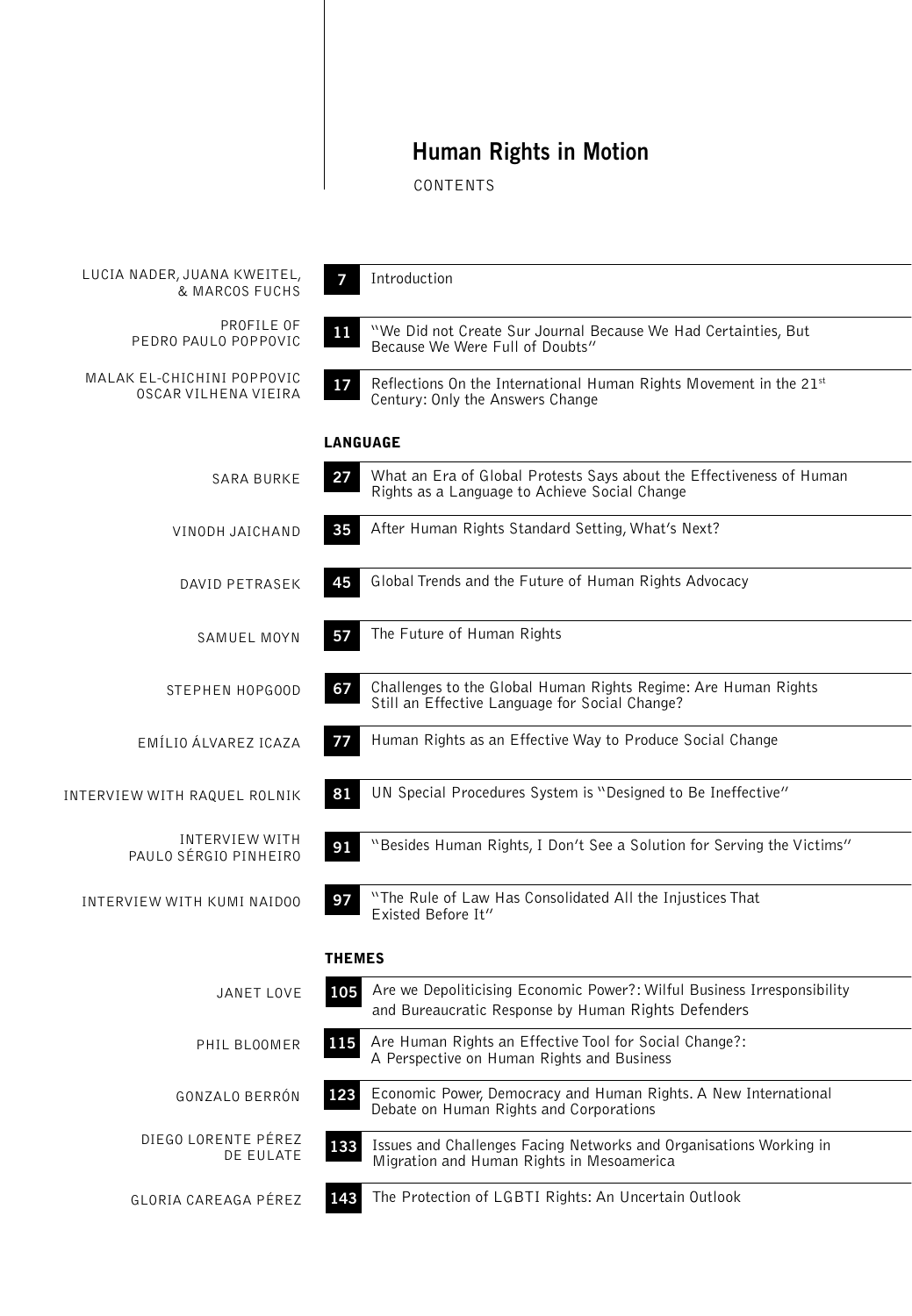| Brazil, India, South Africa:<br>151<br>Transformative Constitutions and their Role in LGBT Struggles                                              |
|---------------------------------------------------------------------------------------------------------------------------------------------------|
| Emerging powers: Can it be that sexuality and human rights<br>167<br>is a 'lateral issue'?                                                        |
| Transitional Justice and Social Change<br>181                                                                                                     |
| <b>PERSPECTIVES</b>                                                                                                                               |
| Human Rights Litigation in Southern Africa:<br>193<br>Not Easily Able to Discount Prevailing Public Opinion                                       |
| Making Laws Work:<br>201<br>Advocacy Forum's Experiences in Prevention of Torture in Nepal                                                        |
| Human Rights and Social Change in Angola<br>213                                                                                                   |
| The Struggle for the Recognition of Human Rights in Mozambique:<br>219<br>Advances and Setbacks                                                   |
| The Human Rights Struggle in Indonesia:<br>227<br>International Advances, Domestic Deadlocks                                                      |
| A vision of China's Democratic Future<br>237                                                                                                      |
| Challenges to the Sustainability of the Human Rights<br>247<br>Agenda in Brazil                                                                   |
| Are we Throwing Out the Baby with the Bathwater?: The North-South<br>257<br>Dynamic from the Perspective of Human Rights Work in Northern Ireland |
| "The Particularities in Cuba Are Not Always Identified Nor<br>265<br>Understood By Human Rights Activists From Other Countries"                   |
| <b>VOICES</b>                                                                                                                                     |
| Why Should We Have to "Represent" Anyone?<br>273                                                                                                  |
| Voices from the Jungle on the Witness Stand of the<br>283<br>Inter-American Court of Human Rights                                                 |
| NGOs, Human Rights and Representation<br>293                                                                                                      |
| Experimentation and Innovation in the Accountability<br>305<br>of Human Rights Organizations in Latin America                                     |
| Democratic Minorities in 21 <sup>st</sup> Century Democracies<br>323                                                                              |
| Human Rights Familiarity and Socio-Economic Status:<br>335<br>A Four-Country Study                                                                |
| To Build a Global Movement to Make Human Rights<br>353<br>and Social Justice a Reality For All                                                    |
| "Role of International Organizations Should Be to Support<br>365<br>Local Defenders"                                                              |
|                                                                                                                                                   |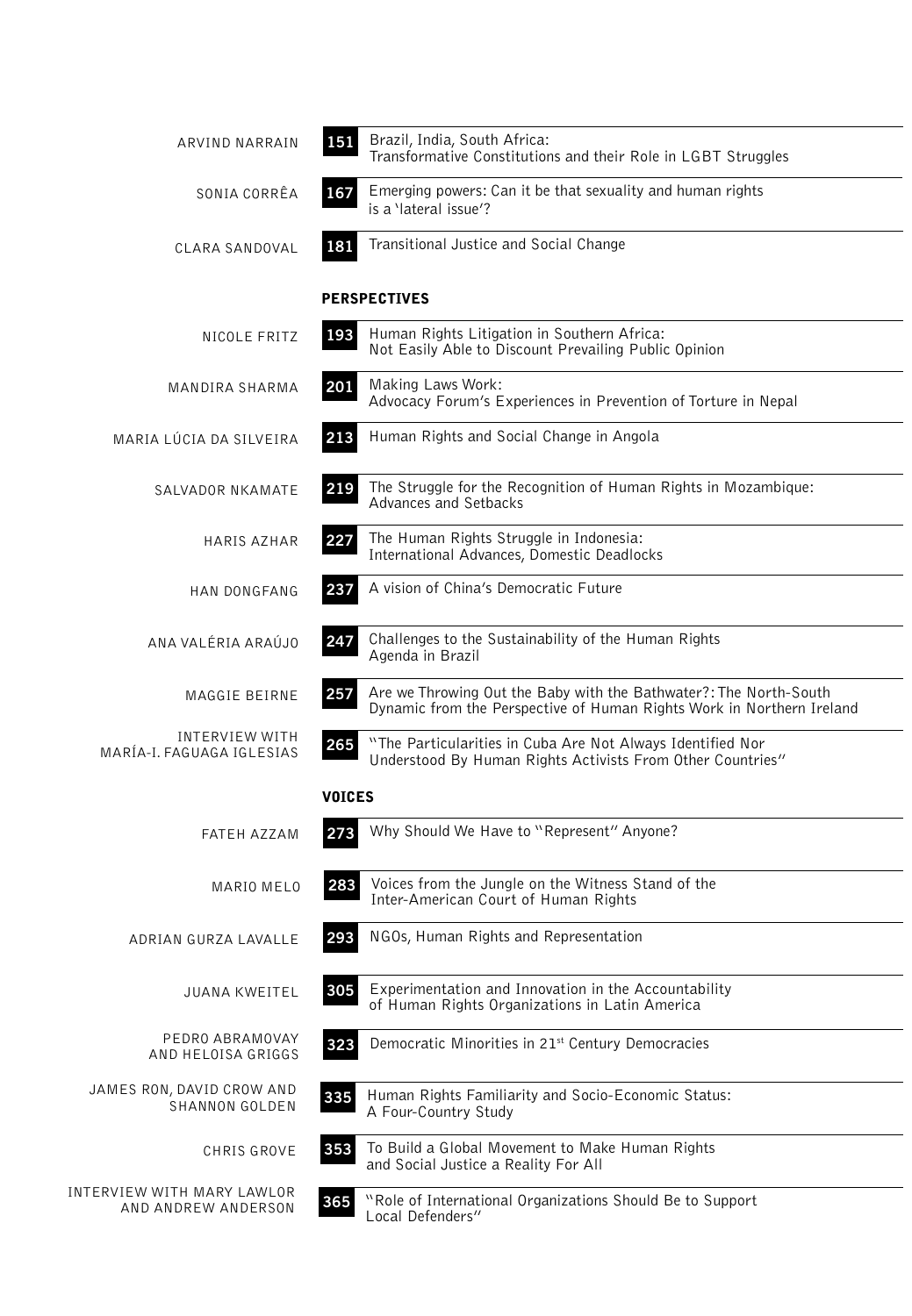## **TOOLS**

| <b>GASTÓN CHILLIER AND</b><br>PÉTALLA BRANDÃO TIMO | The Global Human Rights Movement in the 21 <sup>st</sup> Century: Reflections from<br>375<br>the Perspective of a National Human Rights NGO from the South |
|----------------------------------------------------|------------------------------------------------------------------------------------------------------------------------------------------------------------|
| <b>MARTIN KIRK</b>                                 | Systems, Brains and Quiet Places: Thoughts on the Future<br>385<br>of Human Rights Campaigning                                                             |
| ROCHELLE JONES, SARAH<br>ROSENHEK AND ANNATURLEY   | A 'Movement Support' Organization: The Experience of the Association<br>399<br>For Women's Rights in Development (AWID)                                    |
| ANA PAULA HERNÁNDEZ                                | Supporting Locally-Rooted Organizations:<br>411<br>The Work of the Fund For Global Human Rights in Mexico                                                  |
| MIGUEL PULIDO JIMÉNEZ                              | Human Rights Activism In Times of Cognitive Saturation:<br>419<br><b>Talking About Tools</b>                                                               |
| MALLIKA DUTT AND NADIA RASUL                       | Raising Digital Consciousness: An Analysis of the Opportunities and<br>427<br>Risks Facing Human Rights Activists in a Digital Age                         |
| SOPHEAP CHAK                                       | New Information and Communication Technologies' Influence<br>437<br>on Activism in Cambodia                                                                |
| SANDRA CARVALHO AND<br>EDUARDO BAKER               | Strategic Litigation Experiences in the Inter-American<br>449<br>Human Rights System                                                                       |
| INTERVIEW WITH FERNAND ALPHEN                      | "Get Off Your Pedestal"<br>461                                                                                                                             |
| INTERVIEW WITH MARY KALDOR                         | "NGO's are not the Same as Civil Society But Some NGOs Can<br>469<br>Play the Role of Facilitators"                                                        |
| INTERVIEW WITH LOUIS BICKFORD                      | Convergence Towards the Global Middle:<br>475<br>"Who Sets the Global Human Rights Agenda and How"                                                         |
|                                                    | <b>MULTIPOLARITY</b>                                                                                                                                       |
| LUCIA NADER                                        | Solid Organisations in a Liquid World<br>483                                                                                                               |
| <b>KENNETH ROTH</b>                                | Why We Welcome Human Rights Partnerships<br>491                                                                                                            |
| CÉSAR RODRÍGUEZ-GARAVITO                           | The Future of Human Rights: From Gatekeeping to Symbiosis<br>499                                                                                           |
| DHANANJAYAN SRISKANDARAJAH<br>AND MANDEEP TIWANA   | Towards a Multipolar Civil Society<br>51                                                                                                                   |
| INTERVIEW WITH EMILIE M.<br>HAFNER-BURTON          | "Avoiding Using Power Would Be Devastating for Human Rights"<br>519                                                                                        |
| INTERVIEW WITH MARK<br>MALLOCH-BROWN               | "We Are Very Much A Multi-Polar World Now, But Not One Comprised<br>525<br>Solely Of Nation States"                                                        |
| INTERVIEW WITH SALIL SHETTY                        | "Human Rights Organisations Should Have a Closer Pulse to the<br>531<br>Ground" Or How We Missed the Bus                                                   |
| <b>INTERVIEW WITH</b><br>LOUISE ARBOUR             | "North-South solidarity is key"<br>539                                                                                                                     |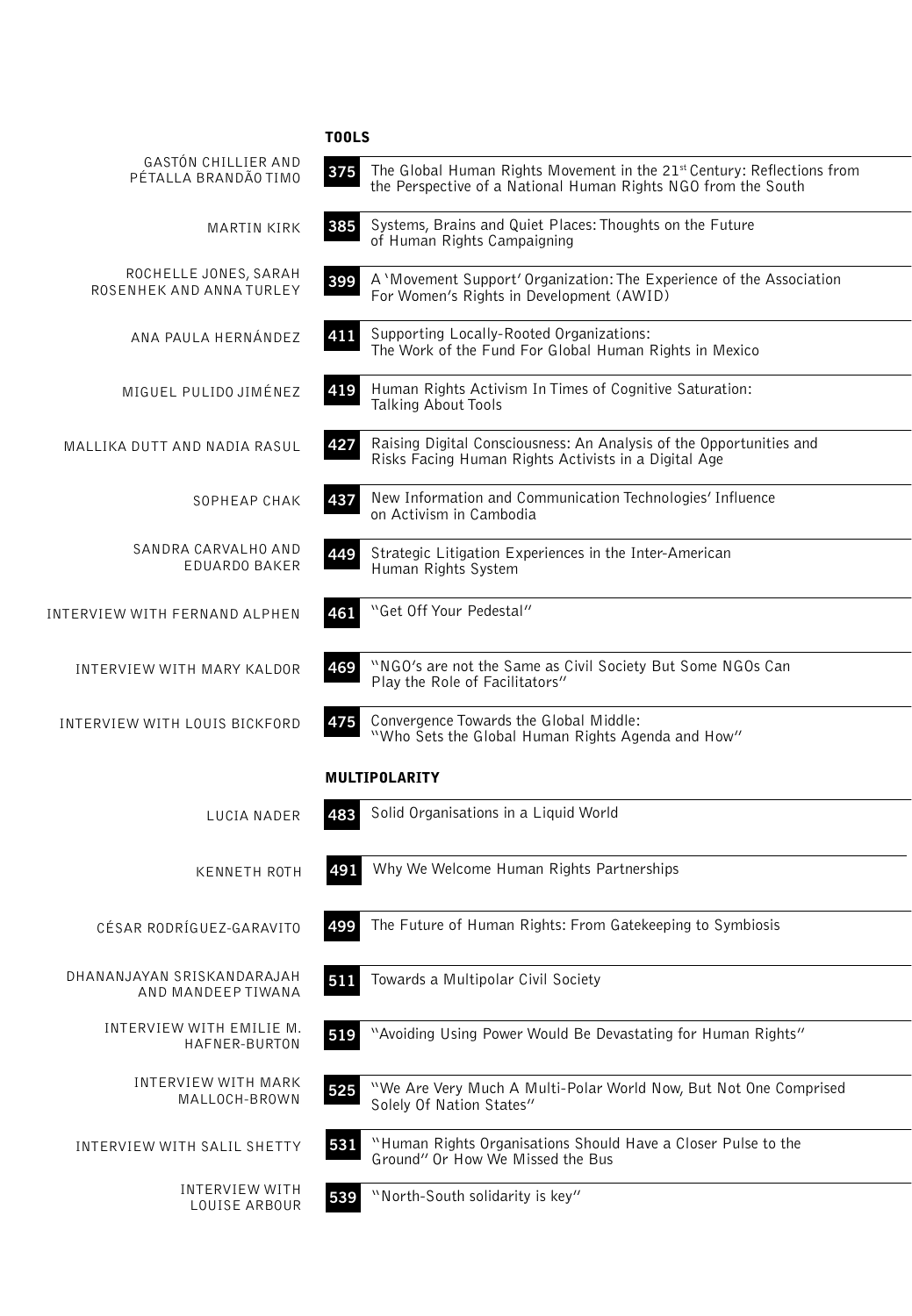# **INTRODUCTION**

■ ■ ■

# **HUMAN RIGHTS IN MOTION: A MAP TO A MOVEMENT'S FUTURE**

Lucia Nader (Executive Director, Conectas) Juana Kweitel (Program Director, Conectas) Marcos Fuchs (Associate Director, Conectas)

**Sur Journal** was created ten years ago as a vehicle to deepen and strengthen bonds between academics and activists from the Global South concerned with human rights, in order to magnify their voices and their participation before international organizations and academia. Our main motivation was the fact that, particularly in the Southern hemisphere, academics were working alone and there was very little exchange between researchers from different countries. The journal's aim has been to provide individuals and organizations working to defend human rights with research, analyses and case studies that combine academic rigor and practical interest. In many ways, these lofty ambitions have been met with success: in the past decade, we have published articles from dozens of countries on issues as diverse as health and access to treatment, transitional justice, regional mechanisms and information and human rights, to name a few. Published in three languages and available online and in print for free, our project also remains unique in terms of geographical reach, critical perspective and its Southern 'accent'. In honour of the founding editor of this journal, **Pedro Paulo Poppovic**, the 20th issue opens with a biography (by João Paulo Charleaux) of this sociologist who has been one of the main contributors to this publication's success.

This past decade has also been, in many ways, a successful one for the human rights movement as a whole. The Universal Declaration of Human Rights has recently turned 60, new international treaties have been adopted and the old but good global and regional monitoring systems are in full operation, despite criticisms regarding their effectiveness and attempts by States to curb their authority. From a strategic perspective, we continue to use, with more or less success, advocacy, litigation and naming-and-shaming as our main tools for change. In addition, we continue to nurture partnerships between what we categorize as local, national and international organizations within our movement.

Nevertheless, the **political and geographic coordinates** under which the global human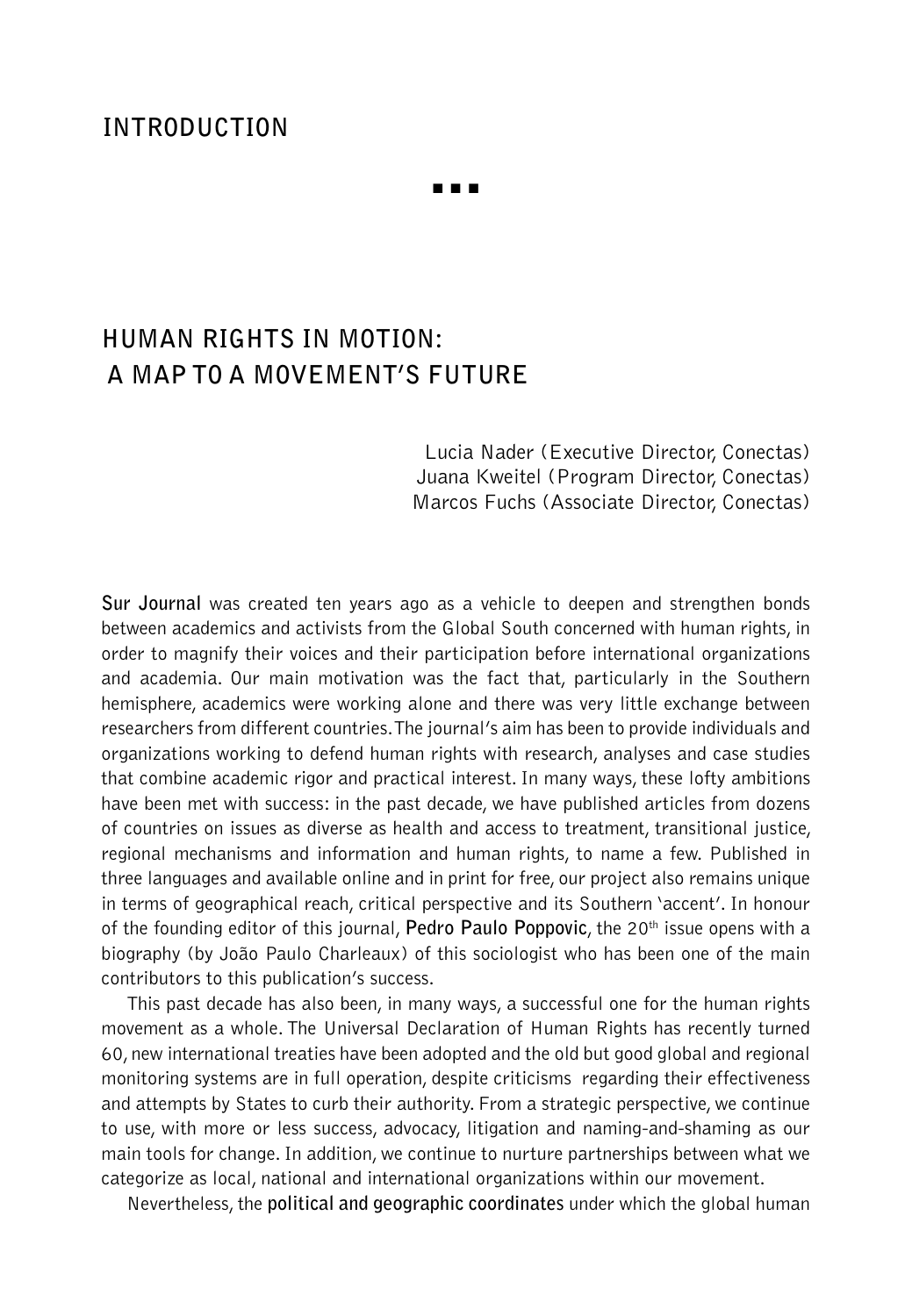rights movement has operated have undergone profound changes. Over the past decade, we have witnessed hundreds of thousands of people take to the streets to protest against social and political injustices. We have also seen emerging powers from the South play an increasingly influential role in the definition of the global human rights agenda. Additionally, the past ten years have seen the rapid growth of social networks as a tool of mobilization and as a privileged forum for sharing political information between users. In other words, the journal is publishing its  $20<sup>th</sup>$  issue against a backdrop that is very different from that of ten years ago. The protests that recently filled the streets of many countries around the globe, for example, were not organized by traditional social movements nor by unions or human rights NGOs, and people's grievances, more often than not, were expressed in terms of social justice and not as rights. Does this mean that human rights are no longer seen as an effective language for producing social change? Or that human rights organizations have lost some of their ability to represent wronged citizens? Emerging powers themselves, despite their newly-acquired international influence, have hardly been able  $-$  or willing  $-$  to assume stances departing greatly from those of "traditional" powers. How and where can human rights organizations advocate for change? Are Southern-based NGOs in a privileged position to do this? Are NGOs from emerging powers also gaining influence in international forums?

It was precisely to reflect upon these and other pressing issues that, for this  $20<sup>th</sup>$  issue, SUR's editors decided to enlist the help of over 50 leading human rights activists and academics from 18 countries, from Ecuador to Nepal, from China to the US. We asked them to ponder on what we saw as some of the most urgent and relevant questions facing the global human rights movement today: 1. Who do we represent? 2. How do we combine urgent issues with long-term impacts? 3. Are human rights still an effective language for producing social change? 4. How have new information and communication technologies influenced activism? 5. What are the challenges of working internationally from the South?

The result, which you now hold in your hands, is a **roadmap for the global human rights movement** in the  $21^{st}$  century – it offers a vantage point from which it is possible to observe where the movement stands today and where it is heading. The first stop is a reflection on these issues by the founding directors of Conectas Human Rights, **Oscar Vilhena Vieira and Malak El-Chichini Poppovic**. The roadmap then goes on to include **interviews** and **articles**, both providing in-depth analyses of human rights issues, as well as **notes from the field**, more personalized accounts of experiences working with human rights, which we have organized into **six categories**, although most of them could arguably be allocated to more than one category:

**Language**. In this section, we have included articles that ponder the question of whether human rights – as a utopia, as norms and as institutions – are still effective for producing social change. Here, the contributions range from analyses on human rights as a language for change (**Stephen Hopgood** and **Paulo Sérgio Pinheiro**), empirical research on the use of the language of human rights for articulating grievances in recent mass protests (Sara Burke), to reflections on the standard-setting role and effectiveness of international human rights institutions (**Raquel Rolnik, Vinodh Jaichand** and **Emílio**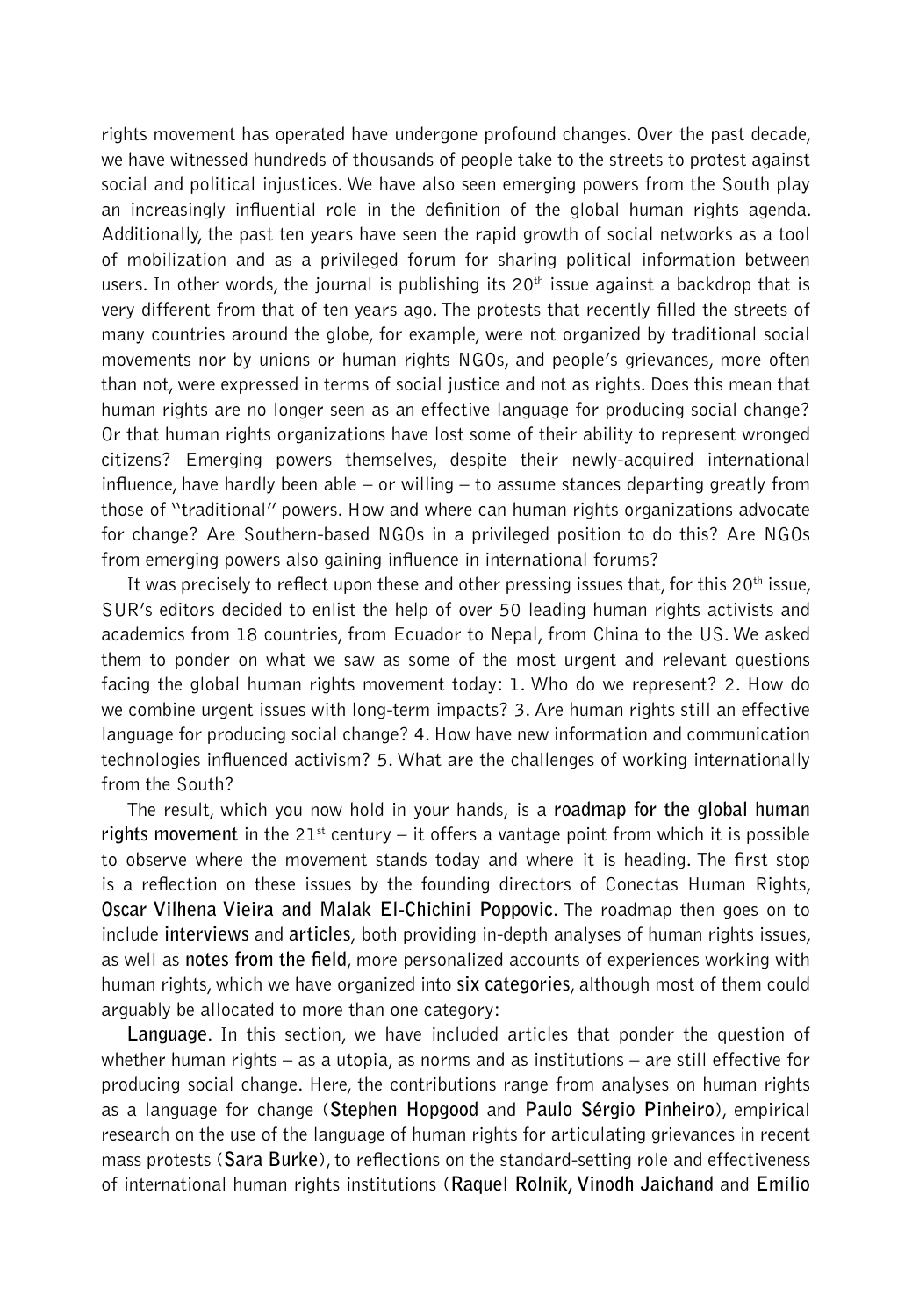**Álvarez Icaza**). It also includes studies on the movement's global trends (**David Petrasek**), challenges to the movement's emphasis on protecting the rule of law (**Kumi Naidoo**), and strategic proposals to better ensure a compromise between utopianism and realism in relation to human rights (**Samuel Moyn**).

**Themes.** Here we have included contributions that address specific human rights topics from an original and critical standpoint. Four themes were analysed: economic power and corporate accountability for human rights violations (**Phil Bloomer, Janet Love** and **Gonzalo Berrón**); sexual politics and LGBTI rights (**Sonia Corrêa, Gloria Careaga Pérez** and **Arvind Narrain**); migration (**Diego Lorente Pérez de Eulate**); and, finally, transitional justice (Clara Sandoval).

Perspectives. This section encompasses country-specific accounts, mostly field notes from human rights activists on the ground. Those contributions come from places as diverse as Angola (**Maria Lúcia da Silveira**), Brazil (**Ana Valéria Araújo**), Cuba (**María-Ileana Faguaga Iglesias**), Indonesia (**Haris Azhar**), Mozambique (**Salvador Nkamat**e) and Nepal (**Mandira Sharma**). But they all share a critical perspective on human rights, including for instance a sceptical perspective on the relation between litigation and public opinion in Southern Africa (**Nicole Fritz**), a provocative view of the democratic future of China and its relation to labour rights (**Han Dongfang**), and a thoughtful analysis of the North-South duality from Northern Ireland (**Maggie Beirne**).

**Voices.** Here the articles go to the core of the question of whom the global human rights movement represents. **Adrian Gurza Lavalle** and **Juana Kweitel** take note of the pluralisation of representation and innovative forms of accountability adopted by human rights NGOs. Others study the pressure for more representation or a louder voice in international human rights mechanisms (such as in the Inter-American system, as reported by **Mario Melo**) and in representative institutions such as national legislatures (as analysed by **Pedro Abramovay and Heloisa Griggs**). Finally, **Chris Grove,** as well as **James Ron, David Crow and Shannon Golden** emphasize, in their contributions, the need for a link between human rights NGOs and grassroots groups, including economically disadvantaged populations. As a counter-argument, **Fateh Azzam** questions the need of human rights activists to represent anyone, taking issue with the critique of NGOs as being overly dependent on donors. Finally, **Mary Lawlor and Andrew Anderson** provide an account of a Northern organization's efforts to attend to the needs of local human rights defenders as they, and only they, define them.

**Tools.** In this section, the editors included contributions that focus on the instruments used by the global human rights movement to do its work. This includes a debate on the role of technology in promoting change (**Mallika Dutt and Nadia Rasul**, as well as **Sopheap Chak** and **Miguel Pulido Jiménez**) and perspectives on the challenges of human rights campaigning, analysed provocatively by **Martin Kirk** and **Fernand Alphen** in their respective contributions. Other articles point to the need of organizations to be more grounded in local contexts, as noted by **Ana Paula Hernández** in relation to Mexico, by **Louis Bickford** in what he sees as a convergence towards the global middle, and finally by **Rochelle Jones, Sarah Rosenhek and Anna Turley** in their movement-support model. In addition, it is noted by **Mary Kaldor** that NGOs are not the same as civil society,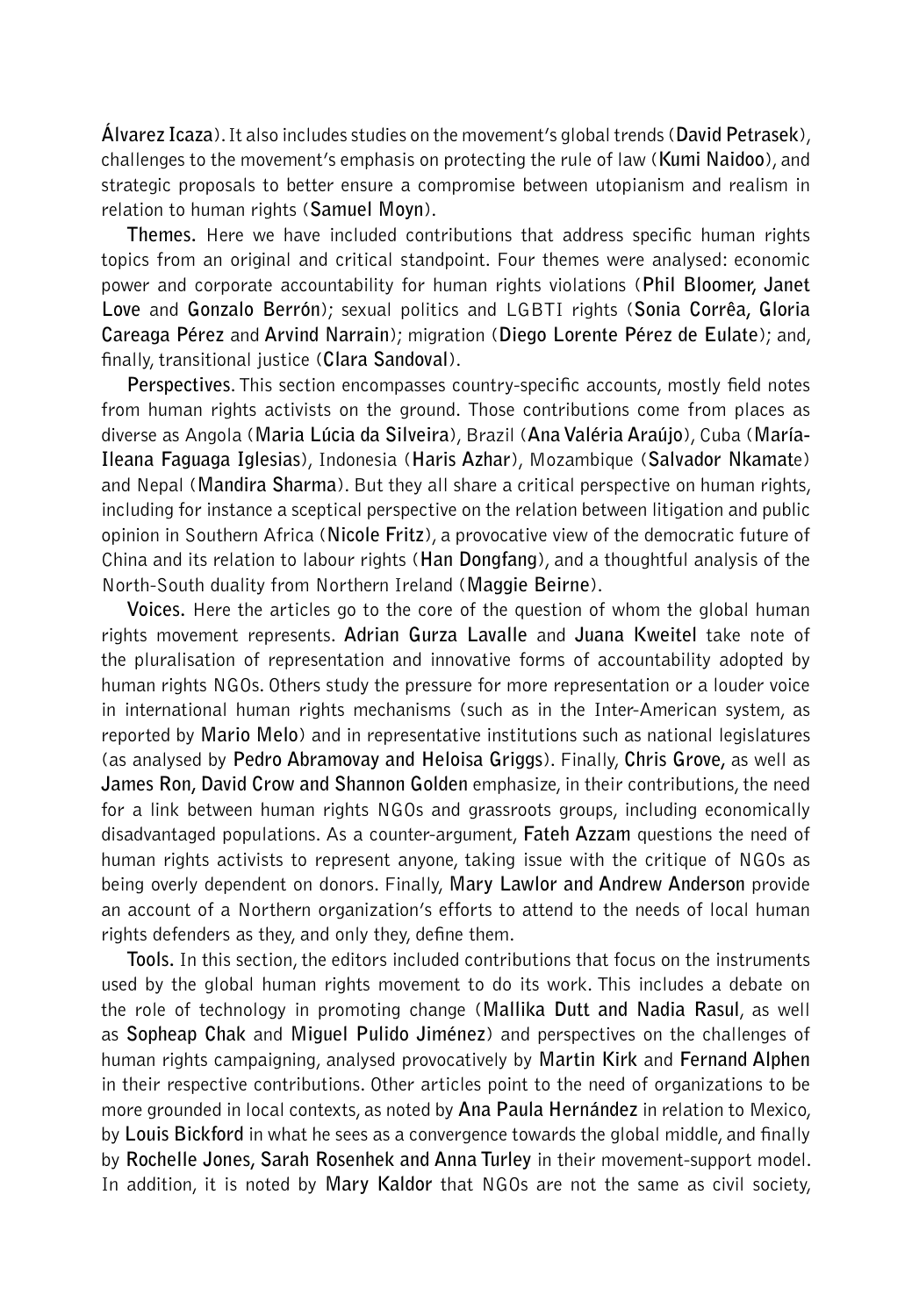properly understood. Furthermore, litigation and international work are cast in a critical light by **Sandra Carvalho and Eduardo Baker** in relation to the dilemma between long and short term strategies in the Inter-American system. Finally, **Gastón Chillier and Pétalla Brandão Timo** analyse South-South cooperation from the viewpoint of a national human rights NGO in Argentina.

**Multipolarity**. Here, the articles challenge our ways of thinking about power in the multipolar world we currently live in, with contributions from the heads of some of the world's largest international human rights organizations based in the North (**Kenneth Roth** and **Salil Shetty**) and in the South (**Lucia Nader**, **César Rodríguez-Garavito**, **Dhananjayan Sriskandarajah** and **Mandeep Tiwana**). This section also debates what multipolarity means in relation to States (**Emilie M. Hafner-Burton**), international organizations and civil society (**Louise Arbour)** and businesses (**Mark Malloch-Brown).**

Conectas hopes this issue will foster debate on the future of the global human rights movement in the 21 $<sup>st</sup>$  century, enabling it to reinvent itself as necessary to</sup> offer better protection of human rights on the ground.

Finally, we would like to emphasize that this issue of Sur Journal was made possible by the support of the Ford Foundation, Open Society Foundations, the Oak Foundation, the Sigrid Rausing Trust, the International Development Research Centre (IDRC) and the Swedish International Development Cooperation Agency (SIDA). Additionally, Conectas Human Rights is especially grateful for the collaboration of the authors and the hard work of the Journal's editorial team. We are also extremely thankful for the work of Maria Brant and Manoela Miklos for conceiving this Issue and for conducting most of the interviews, and for Thiago Amparo for joining the editorial team and making this Issue possible. We are also tremendously thankful for Luz González's tireless work with editing the contributions received, and for Ana Cernov for coordinating the overall editorial process.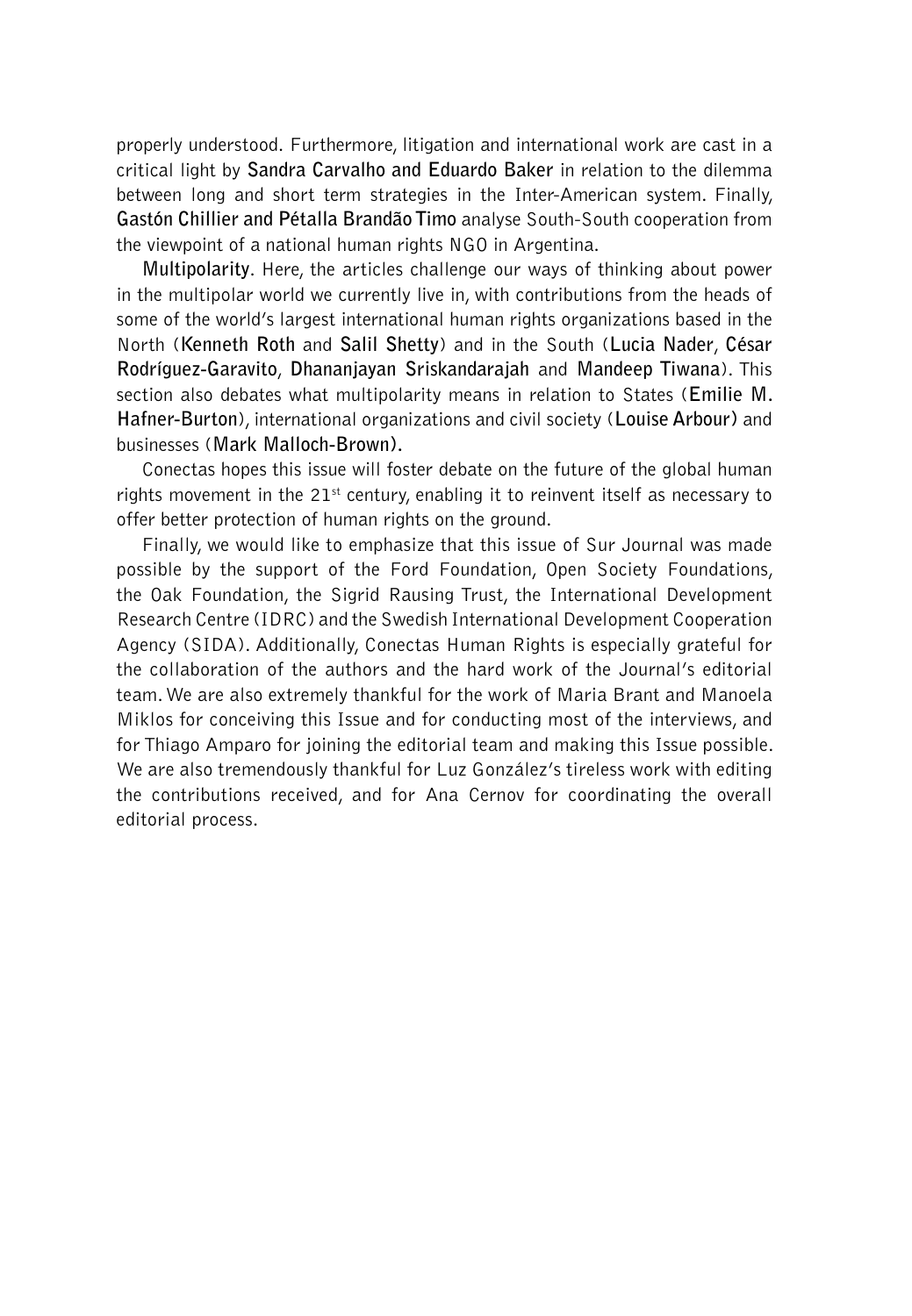# **Human Rights in Motion**

# **Voices**

## **FATEH AZZAM** Why Should We Have to "Represent" Anyone?

# **MARIO MELO**

**SUr** 

Voices from the Jungle on the Witness Stand of the Inter-American Court of Human Rights

#### **ADRIAN GURZA LAVALLE** NGOs, Human Rights and Representation

# **JUANA KWEITEL**

Experimentation and Innovation in the Accountability of Human Rights Organizations in Latin America

**PEDRO ABRAMOVAY AND HELOISA GRIGGS** Democratic Minorities in 21<sup>st</sup> Century Democracies

**JAMES RON, DAVID CROW AND SHANNON GOLDEN** Human Rights Familiarity and Socio-Economic Status: A Four-Country Study

## **CHRIS GROVE**

To Build a Global Movement to Make Human Rights and Social Justice a Reality for All

**INTERVIEW WITH MARY LAWLOR AND ANDREW ANDERSON** "Role of International Organizations Should Be to Support Local Defenders"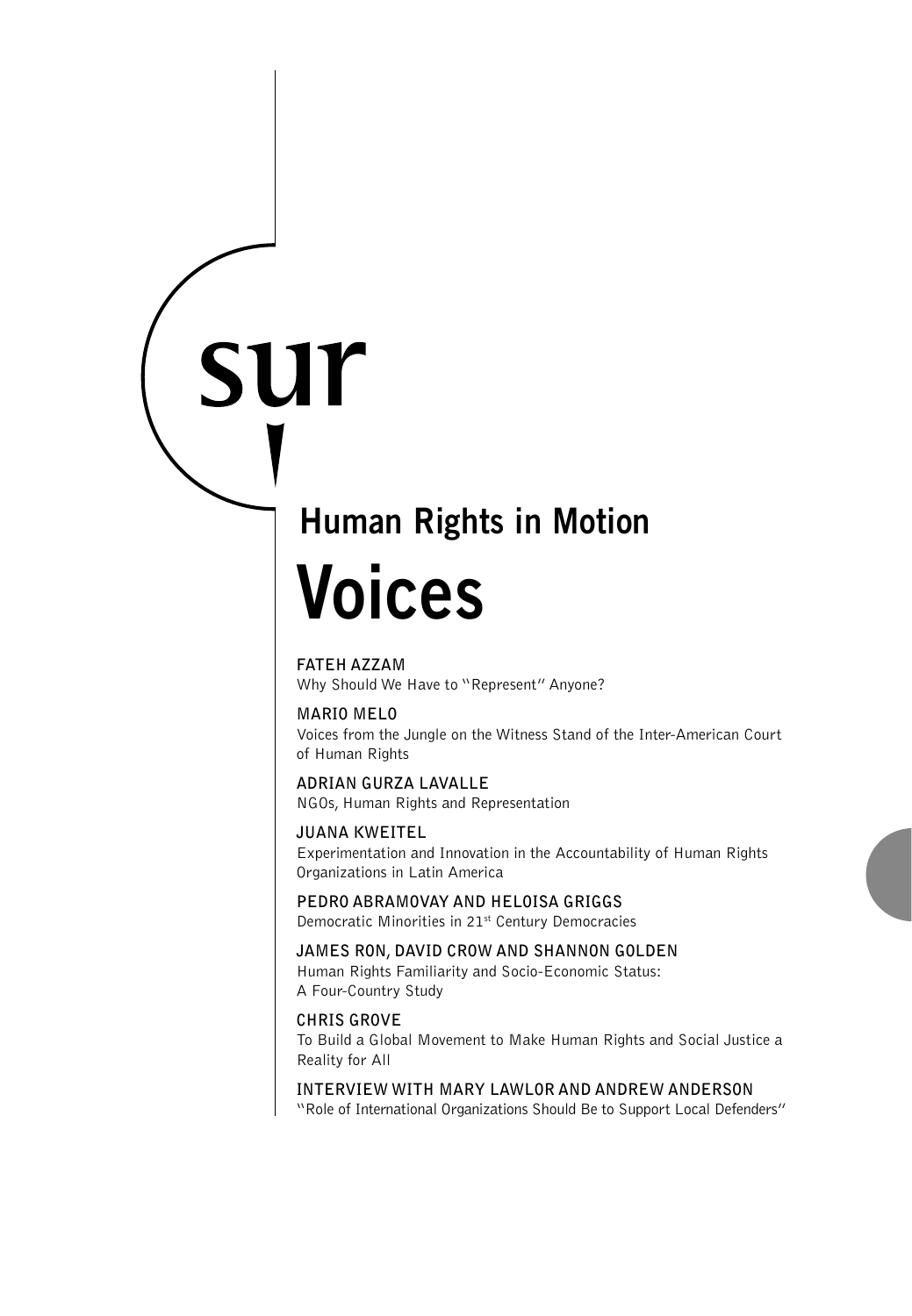

#### PEDRO ABRAMOVAY

Pedro Abramovay is director of the Latin America Program and regional director of Latin America & the Caribbean at the Open Society Foundations. Previously, Abramovay held a series of key posts within Brazil's Ministry of Justice, including Secretary of Justice from 2010 to 2011. Under President Luiz Inácio Lula da Silva, Abramovay helped draft significant pieces of legislation and led a campaign that resulted in the removal of an estimated half-million guns from circulation. He worked on reform of Brazil's penitentiary system and created a blog-led drafting process for legislation on internet freedom. Abramovay was also a campaign director for Avaaz and a professor at Fundação Getulio Vargas School of Law in

Rio de Janeiro. Abramovay studied law at the University of São Paulo Law School and received an MA in constitutional law from the University of Brasília.



## HELOISA GRIGGS

Heloisa Helena Griggs is a senior program officer for the Open Society Foundations' Latin America Program, where she manages the program's human rights and citizen security grant-making and advocacy in Latin America. Prior to joining the Open Society Foundations, Griggs worked as an associate in the São Paulo, Brazil, office of Simpson Thacher & Bartlett LLP. From 2007 to 2010, she served as counsel to Senator Richard J. Durbin on the U.S. Senate Judiciary Committee, advising Senator Durbin on human rights, criminal justice, and immigration. Previously, Griggs worked for human rights nongovernmental organizations in Washington, D.C., Timor-Leste, and Angola. Griggs received her JD from Yale Law School. She

graduated from Yale University with a BA in history and international studies.

#### ABSTRACT

Across the globe, there is growing debate about and enthusiasm for re-thinking citizen relations with the legislative and executive branches as a result of the gap between 19th century democratic institutions and  $21<sup>st</sup>$  century societies. There is significant potential to transform and expand democratic participation through new tools and approaches. However, this is not without risk, as democratic majorities can abuse their power and oppress democratic minorities. The debate about the need to re-envision the judiciary and other mechanisms for safeguarding the rights of democratic minorities is much less advanced. A number of human rights organizations and individuals are actively thinking about what the new checks and controls to advance the rights of democratic minorities in 21<sup>st</sup> century societies should look like. But, there is still substantial resistance in the human rights field to revisiting existing structures and approaches for protecting human rights. While there is an understandable apprehension that changing the way we think, talk about and advocate for human rights might weaken existing frameworks, such changes and experimentation will be essential for advancing the rights of democratic minorities in 21<sup>st</sup> century democracies.

Original in English.

Received in June 2014.

#### KEYWORDS

Democracy – 21st Century – Check and Controls – Civil Society - Minorities



This paper is published under the *creative commons* license.  $\blacksquare$  This paper is available in digital format at <www.surjournal.org>.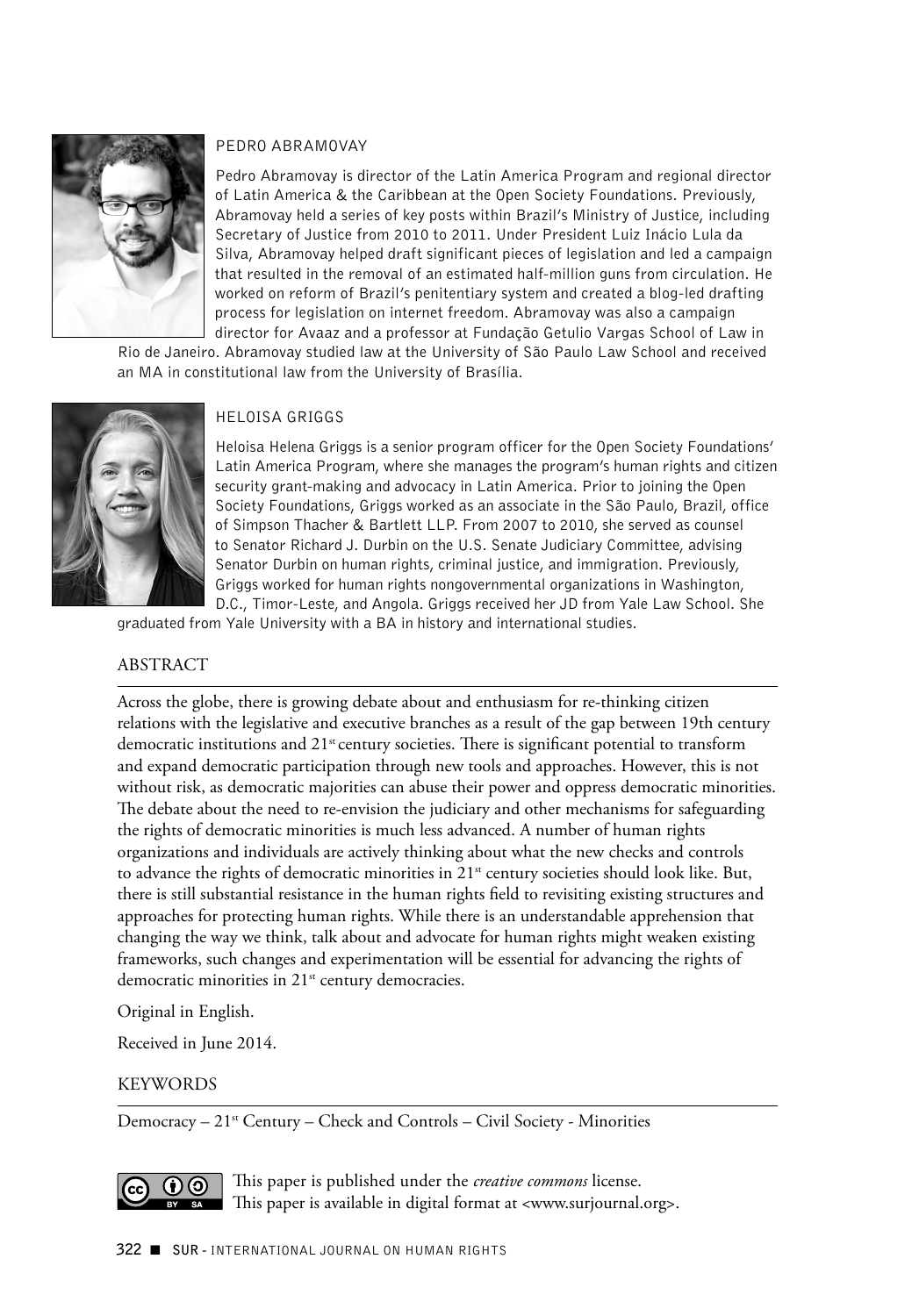# **DEMOCRATIC MINORITIES IN 21st CENTURY DEMOCRACIES ARTICLE**

Pedro Abramovay and Heloisa Griggs

When hundreds of thousands of people took to the streets last year in Brazil, one of the most common refrains was "we want to be heard." Beyond Brazil, recent protests across the globe have called for government responsiveness and a departure from "politics as usual," revealing across-the-board frustration and impatience with the opacity and impermeability of the political system itself (KRASTEV, 2014, p. 21). Use of social media was essential in the planning and wildfire expansion of these protests, allowing individuals to join other individuals to press for change directly. Beyond these enlarged protests that now can be organized simultaneously across many cities, there are a broad range of tools, as analyzed below, that allow individuals to monitor, question, and engage with governments in ways that were inconceivable not long ago.

# **1 19th century democratic institutions and 21st century societies**

The major innovation of modern democracies was not establishing institutions to represent majorities, which ancient democracy had experimented with long before, but rather designing institutions that allowed for the incorporation of minorities into public debate. The founders of the United States were concerned that a majority might abuse its powers to oppress a minority, even though majority rule was necessary to represent popular will. Alexis de Tocqueville was struck by the ability of U.S. democracy to check the tyranny of the majority. Modern democracies recognized fundamental human rights, as with the U.S. Bill of Rights, and established independent judiciaries to act as a check on the executive and legislative branches.

Of course, in actuality these 19th century institutions were designed in ways that protected the power of male property owners of European descent. But the design of these institutions created a framework and discourse around the protection of minorities that facilitated the significant advances in rights during the 20th century. Accordingly, a core aspect of modern democracies is their ability to combine universal suffrage with checks and controls to protect human rights.

Both the mechanisms for representing the majority and for integrating the perspectives of democratic minorities were designed for societies that looked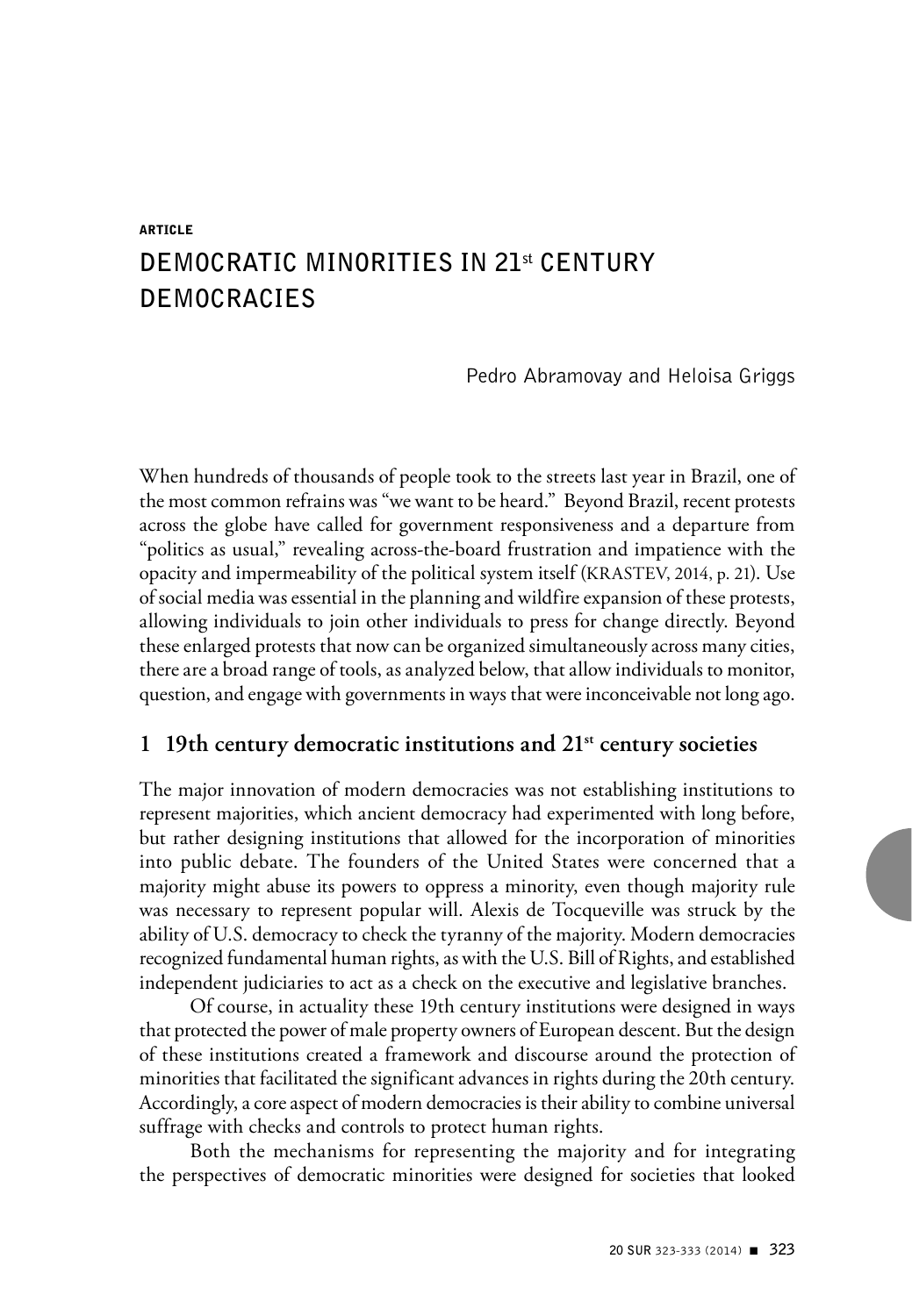completely different from those we live in today. When these modern democratic institutions were designed, societies were shaped by the Industrial Revolution, with hierarchical structures and comparatively static systems for representing both majority and minority groups.

Our 21st century societies have changed dramatically, with tremendous capacity for the exchange of information and communication among citizens. Individuals have a larger number of identities and membership in diverse groups. Rapid technological change has contributed to the decline of traditional power structures. Power structures conceived in the 19th century are becoming weaker and more constrained in a broad range of areas including politics, business, war, religion, culture, philanthropy and the power of individuals (NAÍM, 2013).

The executive and legislative branches of our democracies were designed at a time when it seemed feasible to think that the main interaction of individuals with governments would be deciding whether to elect or reelect officials every few years. But with the rapid pace at which we now generate, receive, and engage with information, individuals can and want to do much more than check in on the progress of government every few years. This significant disconnect between 19th century democratic institutions and 21st century societies is something to which governments across the globe have yet not adapted.

As a result of this increasingly glaring gap between 19th century democratic institutions and 21st century societies, there is a consensus developing in many parts of the globe about the need to re-think citizen relations with the legislative and executive branches. There is significant potential to transform and expand democratic participation through new tools and approaches. But there is still no clarity on what these changes (or even an institutional reform agenda to bring about such changes) might look like.

Conditions for piloting new models of democratic participation that could catalyze global debate on the nature of democratic institutions and state-society relations vary substantially, and Latin America is particularly well-positioned. The region's new, but relatively stable, democracies have experienced historic reductions in poverty over the last decade, and citizens' expectations have been raised in much of the region and other emerging economies across the globe (FUKUYAMA, 2013). Over half of Latin America's population is under 30 years old, and these young adults are the first generation to grow up under democratic governments. While democracy has taken root and advanced further than in many parts of the Global South, democratic culture and institutions are relatively young and still malleable compared to more static democracies in the United States and much of Europe. With the region's economic growth and accompanying increase in global influence, Latin America is now in a position to determine its own future, rather than being shaped primarily by external actors and events.

The sizeable protests in Brazil and elsewhere mean key actors in governments may be more open to reconsider the design of institutional processes. The challenge now is to transform the recent burst of citizen engagement into citizen involvement in shaping new policies, processes and institutions. With increased focus on changes in behavior, political culture, and institutional processes, information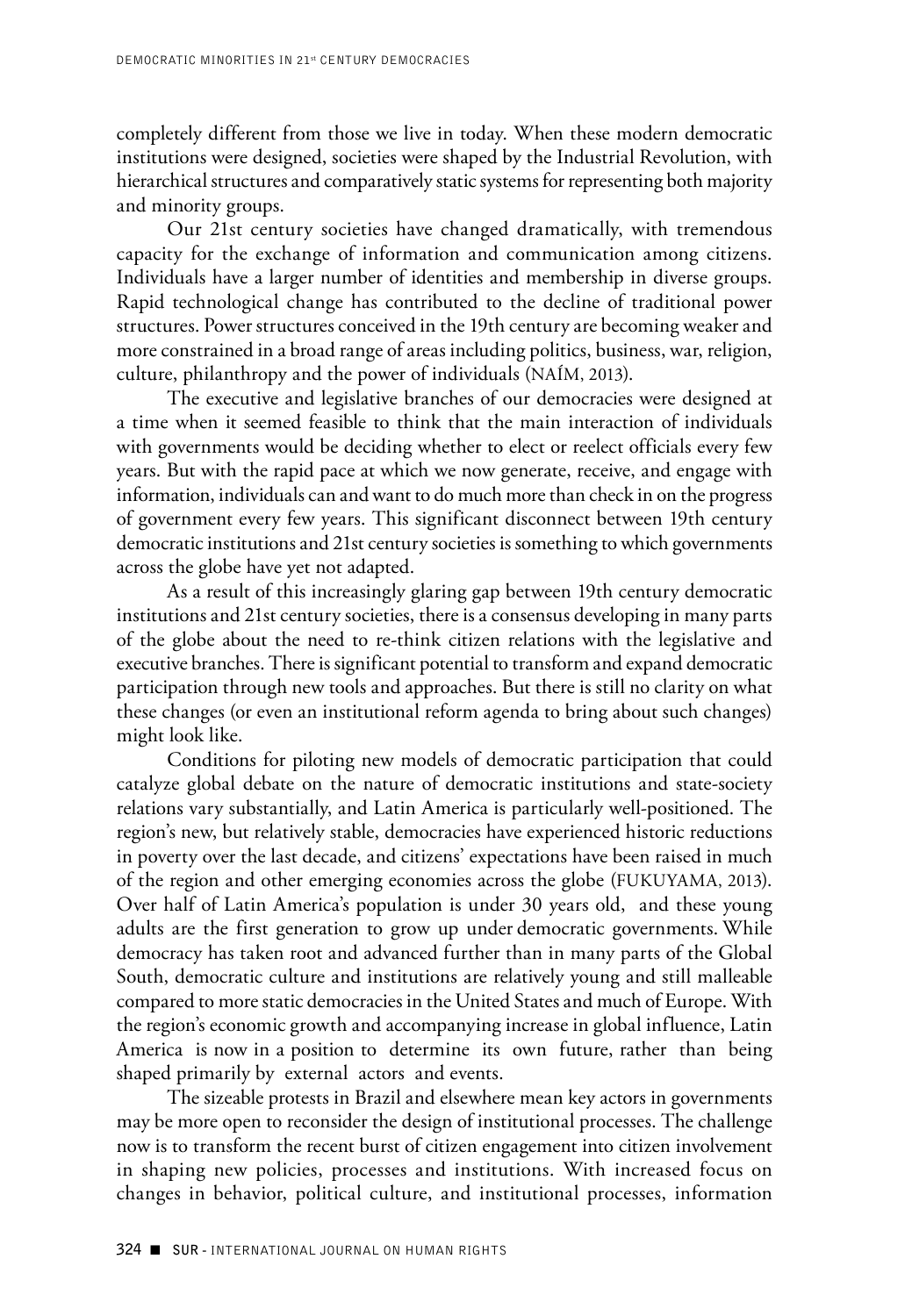and communication technologies can offer new channels for citizen engagement with government and strengthen government responsiveness. This is an opportune moment for experimenting with reforms to make democracies more effective and open to citizen engagement.

# **2 Democratic minorities in 21st century democracies**

Expanding democratic participation in Latin America or elsewhere in the globe is not without risk, as democratic majorities can abuse their power and oppress democratic minorities. Democratic minorities can include racial, ethnic, national, gender, sexuality, religious or other minority groups with little power or representation relative to other groups in a society. Democratic minorities are not a fixed category, and can be comprised of different groups of people depending on the issue at hand and change over time, as has been the case with drug policy reform efforts. In some instances, such as women's rights, groups may even constitute majorities in terms of absolute numbers in a society, but still be democratic minorities as a result of their lack of influence relative to other groups in a democracy.

There is substantial public debate and enthusiasm for re-thinking citizen relations with the legislative and executive branches as a result of the gap between 21st century society and 19th century democratic institutions (ITO, 2003). By contrast, the discussion about the need to re-envision the judiciary and other countermajoritarian mechanisms for safeguarding the rights of democratic minorities is much less advanced. Several human rights organizations and individuals are starting to think about what the new types of checks and controls to advance the rights of democratic minorities 21st century societies should look like. But, despite the often poor record of institutions responsible for safeguarding the rights of democratic minorities, much of the human rights field is not eager to revisit existing human rights norms and mechanisms.

As a result of significant efforts to weaken or roll back human rights advances in many parts of the globe today, many in the human rights field worry that substantial changes in the approaches, language, and structures will weaken or undermine existing human rights frameworks. For example, in the Inter-American Commission on Human Rights reform process from 2011 to 2013, members of the Organization of American States raised a number of longstanding challenges and relevant questions for discussion. However, proposals during the reform process by some member states were perceived as efforts to weaken and limit the autonomy of the Inter-American Commission, putting many advocates for the Inter-American Commission on the defensive and limiting the possibility for frank and constructive discussion of these challenges.

Yet, precisely because of the significant changes underway in today's democracies and in the global balance of power, we need to experiment with new strategies and mechanisms to advance the rights of democratic minorities. As a field, we are often focused on righting past wrongs, and sometimes more likely to be looking backwards than forward. Our answer to the question SUR 20 poses about whether human rights are still an effective language for producing social change is a resounding yes, so long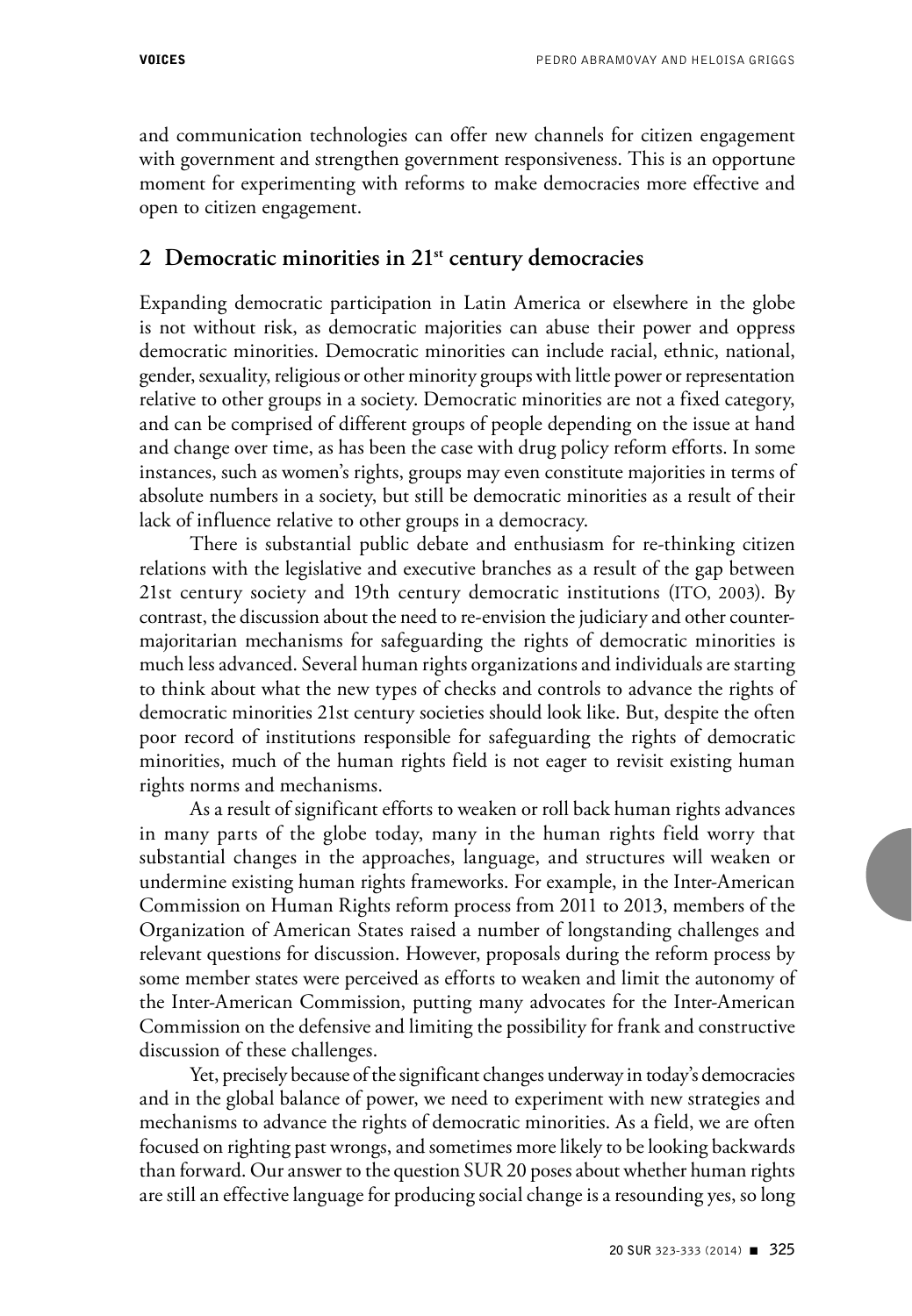as we are willing to entertain significant changes to existing human rights structures and approaches. This conversation about and experimentation with new approaches and institutions for advancing the rights of democratic minorities may appear at odds with much of what we think of as core human rights norms and processes at times, but will be essential to the continued relevance and influence of the field.

# **3 Experimenting with new approaches for advancing the rights of democratic minorities**

Updating the checks and controls of 19th century democratic institutions to make them relevant for 21st century societies can involve minor adjustments or more substantial re-envisioning of role and work of these bodies. Concretely, what types of experimentation with new mechanisms and strategies to advance the rights of democratic minorities are we referring to?

# *3.1 National judiciaries*

In the national context, judiciaries are the central counter-majoritarian institutions responsible for protecting the rights of democratic minorities. Based on the premise that preserving judiciaries' independence and ability to act as checks on the executive and legislative branches requires them to be isolated from public opinion and influence, judiciaries often have remained more secretive and less transparent than other branches of government. For example, a recent assessment of the implementation of the access to information law by all three government branches in Brazil found that the judiciary lagged the most in implementation (MONITORAMENTO…, 2014, p. 56). Rather than enabling the judiciary to advance the rights of democratic minorities, efforts to insulate it from public opinion and public scrutiny tend to make the judiciary less accountable, responsive and accessible.

At the same time, despite the constitutional design aim that judiciaries primarily act as a check on popular will, it appears judiciaries are often strongly influenced by public opinion. In the United States, for at least seventy years, public opinion has influenced the Supreme Court and the two have come into alignment over time, even when the Supreme Court gets ahead of the public on some issues or lags on others (FRIEDMAN, 2009, p. 14-15). The public and elected representatives have exerted pressure on the Supreme Court at various points in time, and Supreme Court Justices have acknowledged the Supreme Court's dependence on public opinion (FRIEDMAN, 2009, p. 370-371).

Debate about Supreme Courts' interaction with and frequent affirmation of public opinion is underway in many places around the globe. For example, a similar debate about the relationship between the Supreme Court and public opinion is underway in Brazil, with arguments in support of public opinion informing the deliberations of the Supreme Court, highlighting the importance of this relationship for the legitimacy of a Supreme Court in a democracy (FALCÃO, 2012).

21st century information and communication tools have rapidly accelerated the ways in which public opinion can influence the judiciary. Rather than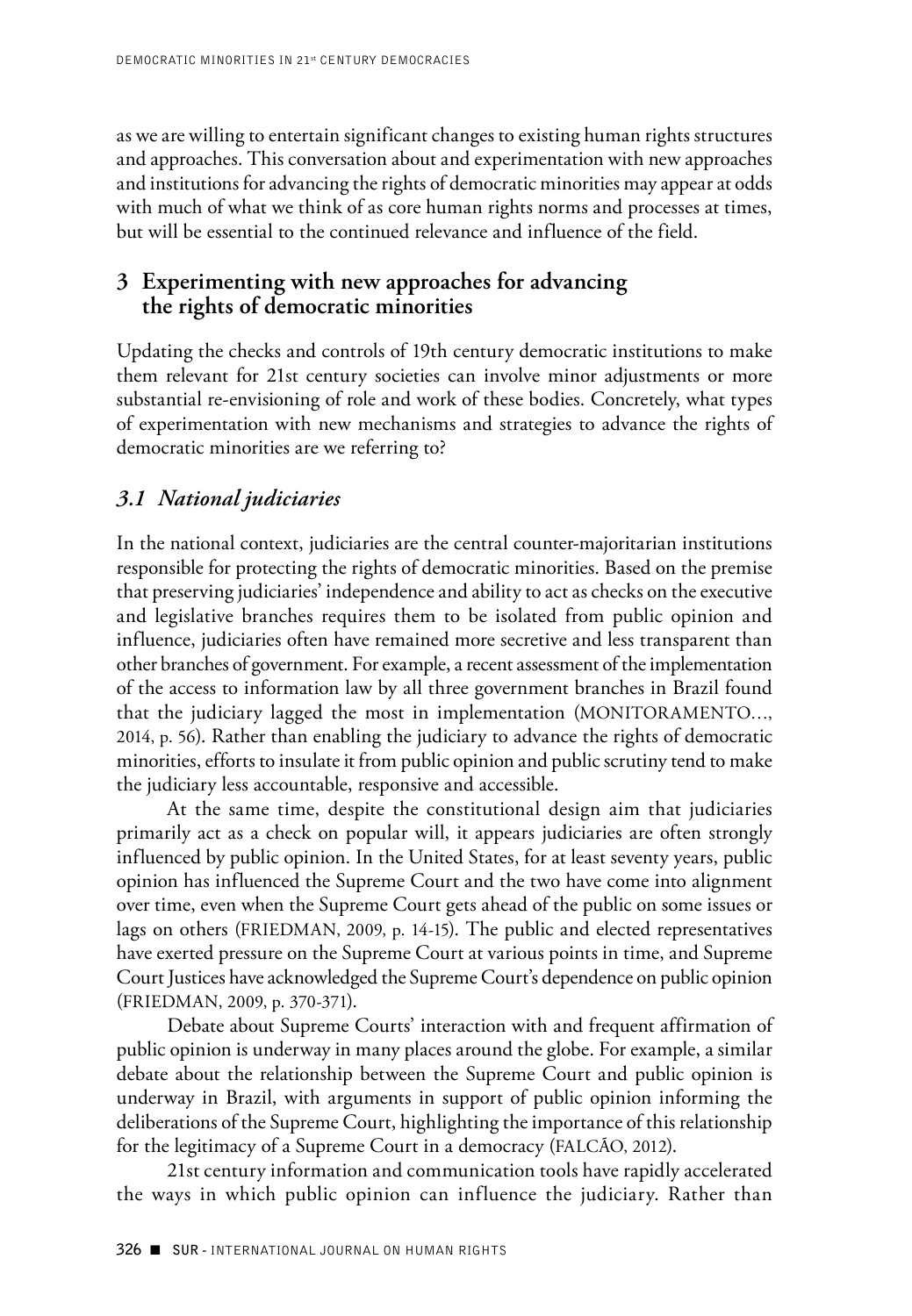continuing to pretend we can and should isolate judiciary from public opinion, we should acknowledge this relationship and explore what it means for how we seek to advance the rights of democratic minorities. Experimenting with ways to change the interaction of the public with the judiciary may be easier in democracies in the Global South, where judiciaries are still newer and perhaps somewhat less averse to change.

For example, there has been a debate underway in several countries about whether Supreme Court proceedings should be televised. In the United States, there has been significant public debate about the televising Supreme Court proceedings, with arguments supporting the benefits in terms of increased transparency and public interaction with the Supreme Court, and legislative proposals to encourage or require televising Supreme Court proceedings (YOUR REALITY…, 2010; CHEMERINSKY, 2014). However, the argument that televising the Supreme Court would be a threat to judicial independence appears to have prospered so far, despite significant public support for televising Supreme Court proceedings (MAURO, 2010).

By contrast, in Brazil, the judiciary created "Justice TV" in 2002. After initial controversy about whether to televise court proceedings live, with concerns that transmitting proceedings live would influence legal decisions, all Supreme Court hearings started being transmitted live. "Justice TV" set out to increase communication and understanding with the general public, and there has been an important increase in public interest and debate about Supreme Court decisions in recent years. There is significant debate and experimentation about televising court proceedings underway across the globe and it is certainly not the case that such innovation will only take place in the Global South, but this is an interesting example of how it may be easier for judiciaries to try different approaches in newer democracies.

In discussing whether to televise Supreme Court proceedings, we are admittedly discussing whether to bring judiciaries into line with a 20th century technology rather than the much more interactive forms of communication tools now available, but that in itself provides a sense of how resistant to change judiciaries have been. The issue of televising Supreme Court proceedings is a small example of how it increasingly makes sense to acknowledge the influence of public opinion over judiciaries, and factor this into our strategies to advance the rights of democratic minorities. There are certainly many new ways to adjust and modify how judiciaries operate. Some of them will incorporate the possibilities for public participation today and help advance human rights.

# *3.2 International Human Rights Mechanisms*

In the international context, there are substantial opportunities for international human rights mechanisms to change in ways that make them more responsive to 21st century human rights challenges and more effective in advancing the rights of democratic minorities in this context. In the Inter-American Human Rights System, which is the regional human rights system we follow most closely, the Inter-American Commission is well-positioned to experiment with new forms of interacting with governments and civil society to address present-day human rights challenges.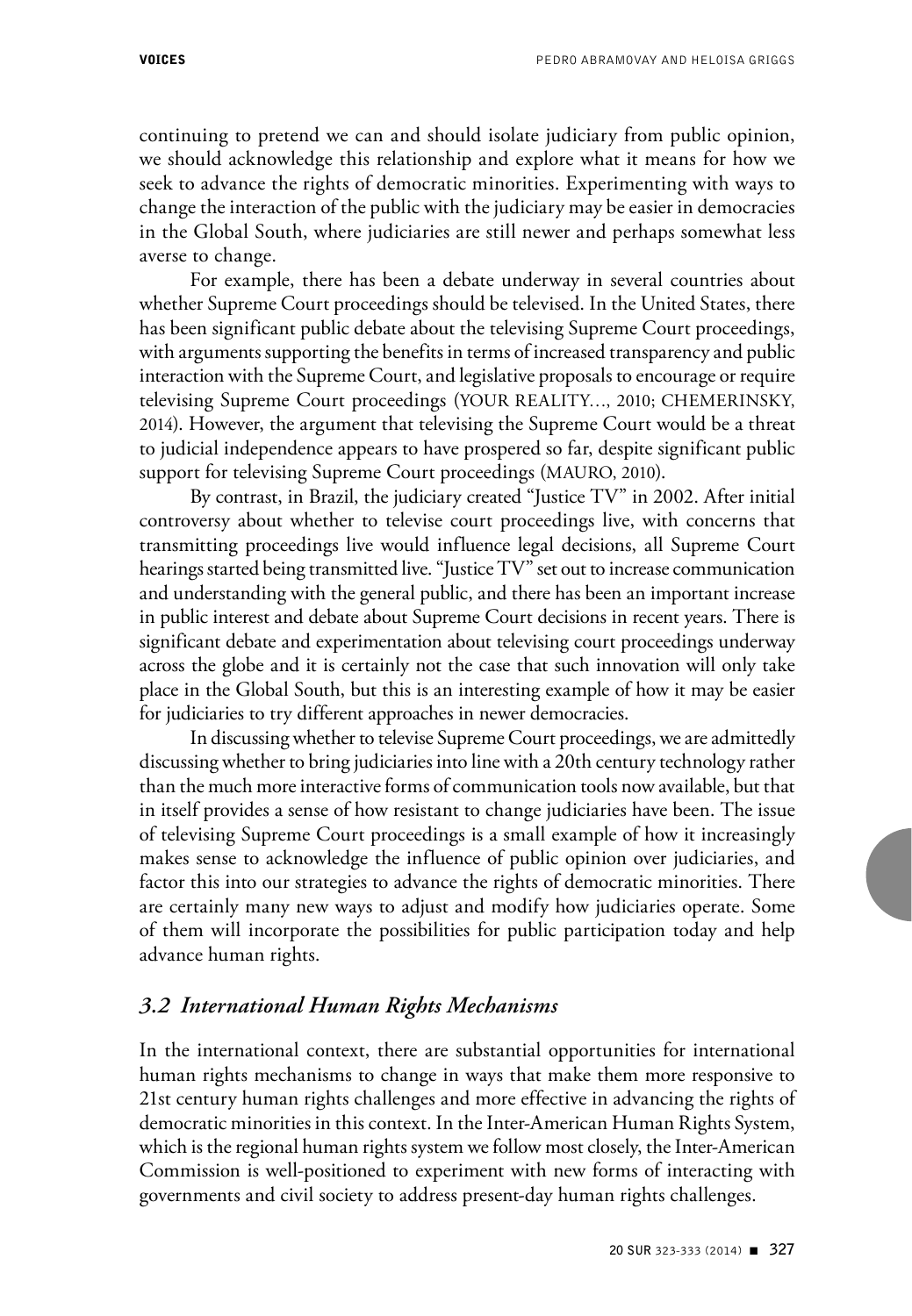While the Inter-American Commission has both adjudicatory and broader policy functions, it has often focused much of its attention on its role of receiving, analyzing and issuing recommendations on individual petitions. With respect to individual petitions, there are important possible changes to current procedures being debated or piloted, such as consolidating cases involving substantially similar factual or legal issues or, more controversially, prioritizing cases (OROZCO, 2014). Such modifications could help the Inter-American Commission reduce its substantial backlog, which has considerably affected its ability to fulfill its key role.

Yet, the possibilities for the Inter-American Commission to develop and expand its public policy role are the most interesting opportunity for the Inter-American Commission to increase its impact and its ability to advance the rights of democratic minorities in Latin America and the Caribbean today. Of course, the Inter-American Commission has had a substantial impact on policy matters in the region through its non-adjudicatory roles in the past, as with the well-known and widely recognized visit to Argentina in 1979 (SIKKINK, 2011, p. 65-66). However, the most effective approaches for the Inter-American Commission to influence human rights outcomes in the context of today's imperfect, but evolving democracies will certainly look very different from the approaches adopted during a period when many of the hemisphere's governments were dictatorships.

Increased engagement by the Inter-American Commission with different parts of national governments, bolstering those government leaders or institutions interested in advancing the rights of democratic minorities, may help advance rights on the ground in ways that individual petitions are ill-suited to and lead to broader, more structural policy changes. While petitions are primarily a way of interacting with governments in an adversarial manner (except perhaps in the case of friendly settlements), public policy engagement by the Inter-American Commission with governments through collaboration on human rights issues of mutual interest, including through visits, technical assistance, and joint projects, could help strengthen implementation of human rights norms at the national and local level.

This is not to say that there will not be challenges in a more collaborative approach to engaging with governments in the hemisphere, and presumably concerns by some actors in the human rights field about the ability of the Inter-American Commission to maintain its independence. However, in the same way that human rights organizations are increasingly engaging with governments in meaningful ways to build human rights policy agendas, while remaining critical and independent, the Inter-American Commission also stands to benefit tremendously from such an approach to its relations with governments in the hemisphere.

Meaningful change will involve complex public policy reforms and not only short-term reparations. The Inter-American Commission already has substantial experience bringing about important policy reforms, as in the Maria da Penha case, where the Inter-American Commission concluded that the violation of Maria da Penha's rights were part of a pattern of discrimination that involved condoning domestic violence against women in Brazil (INTER-AMERICAN COMMISSION ON HUMAN RIGHTS, *Maria da Penha v. Brazil*, 2001). The Inter-American Commission's decision, combined with significant civil society advocacy and engagement with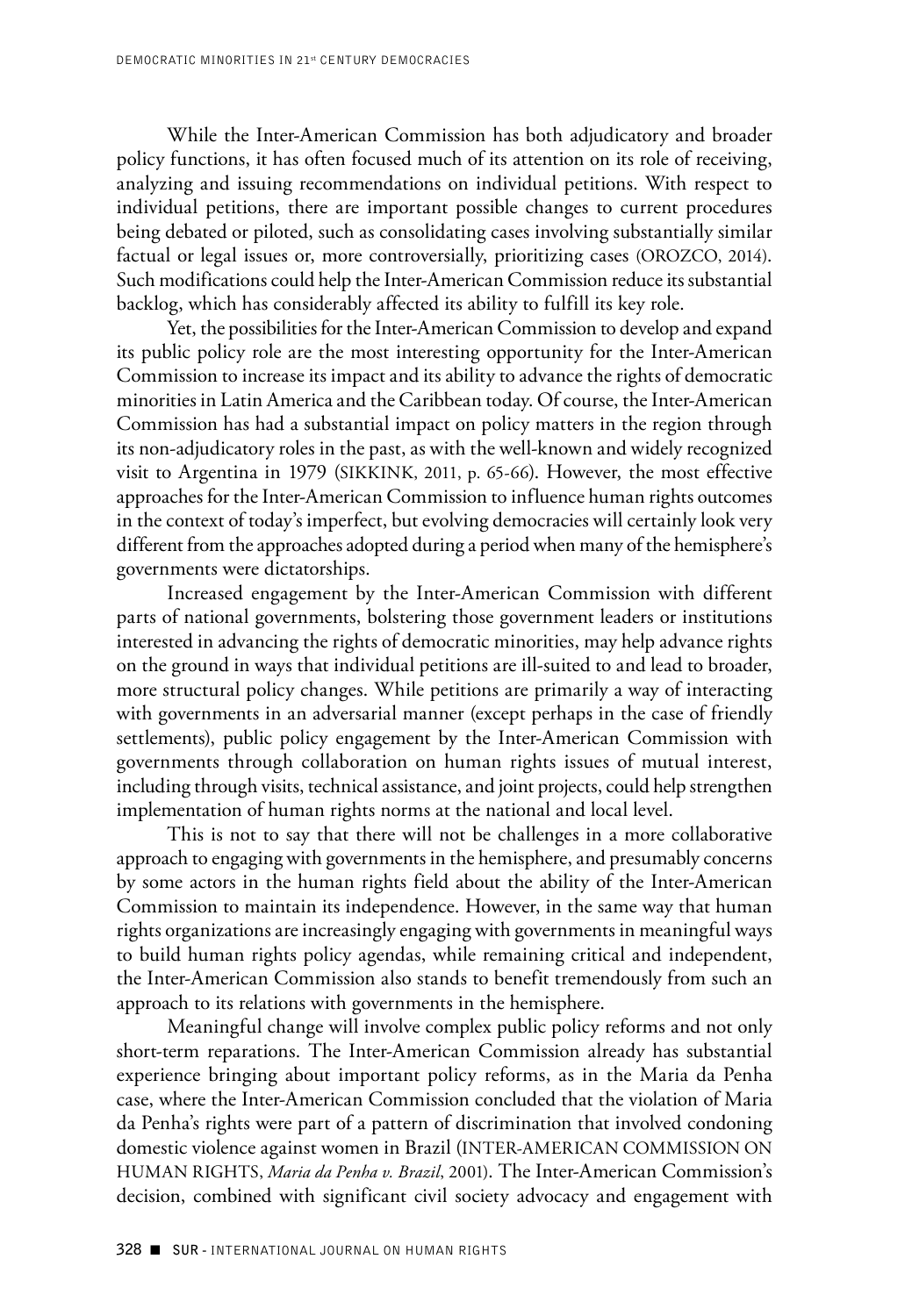government, contributed to the enactment of the "Maria da Penha Law" (Law number 11,340/2006) and the adoption of other public policies to address omission and tolerance in connection with domestic violence against women. Building on past experiences influencing human rights policies in the hemisphere, the Inter-American Commission is to be commended for its current deliberation on and discussion on how to expand and strengthen this public policy function. Hopefully, the region's human rights field will be able to support the Inter-American Commission in rethinking this aspect of its functions.

In both the national and international context, we have discussed smaller and larger changes in the ways counter-majoritarian bodies approach their work, but not fully new structures or mechanisms. It is our hope that these conversations about how to start changing existing institutions may lead to ideas about entirely new institutions or processes, but it is admittedly difficult to anticipate what these might consist of currently. The most important aspect at this point is the willingness to revisit existing mechanisms and approaches to see where that may lead, rather than allowing the human rights field to be bound and constrained by the current structures.

# *3.3 Influencing public opinion and working with governments*

New approaches for advancing the rights of democratic minorities that can help create different checks and controls will involve substantial efforts to communicate with and win over public opinion on human rights issues. As outlined above, the notion that courts, traditionally charged with defending the rights of democratic minorities, can be isolated entirely from public opinion probably has not been true for a long time, and this is increasingly the case with the pace and volume of public debate made possible by information and communication technologies. Beyond that, despite their absolutely fundamental role, there are many other limitations to the extent to which the judiciary can advance the rights of democratic minorities, and engaging with the executive and legislative branches is essential.

Acknowledging that counter-majoritarian institutions have been and likely increasingly will be influenced by public opinion has important implications for how we seek to advance the rights of democratic minorities. Significantly, it means we should not expect that judiciaries and human rights mechanisms alone will be able to safeguard the rights of these groups. Instead, we should engage much more proactively in efforts to shape public opinion, using the rapidly expanding tools and channels for democratic participation. Seeking to influence public opinion does not mean human rights organizations will have to yield to public opinion or that the path forward on any given issue will always involve trying to win over the opinion of the majority.

New strategies also will require working closely with government in ways that recognize its complexity and the multiple, often competing perspectives within government that can be engaged effectively to advance human rights. In many countries, the human rights movement emerged during challenging periods of dictatorship or conflict, when there were grave human rights violations and the human rights context was characterized by extremes and absolutes. While conflict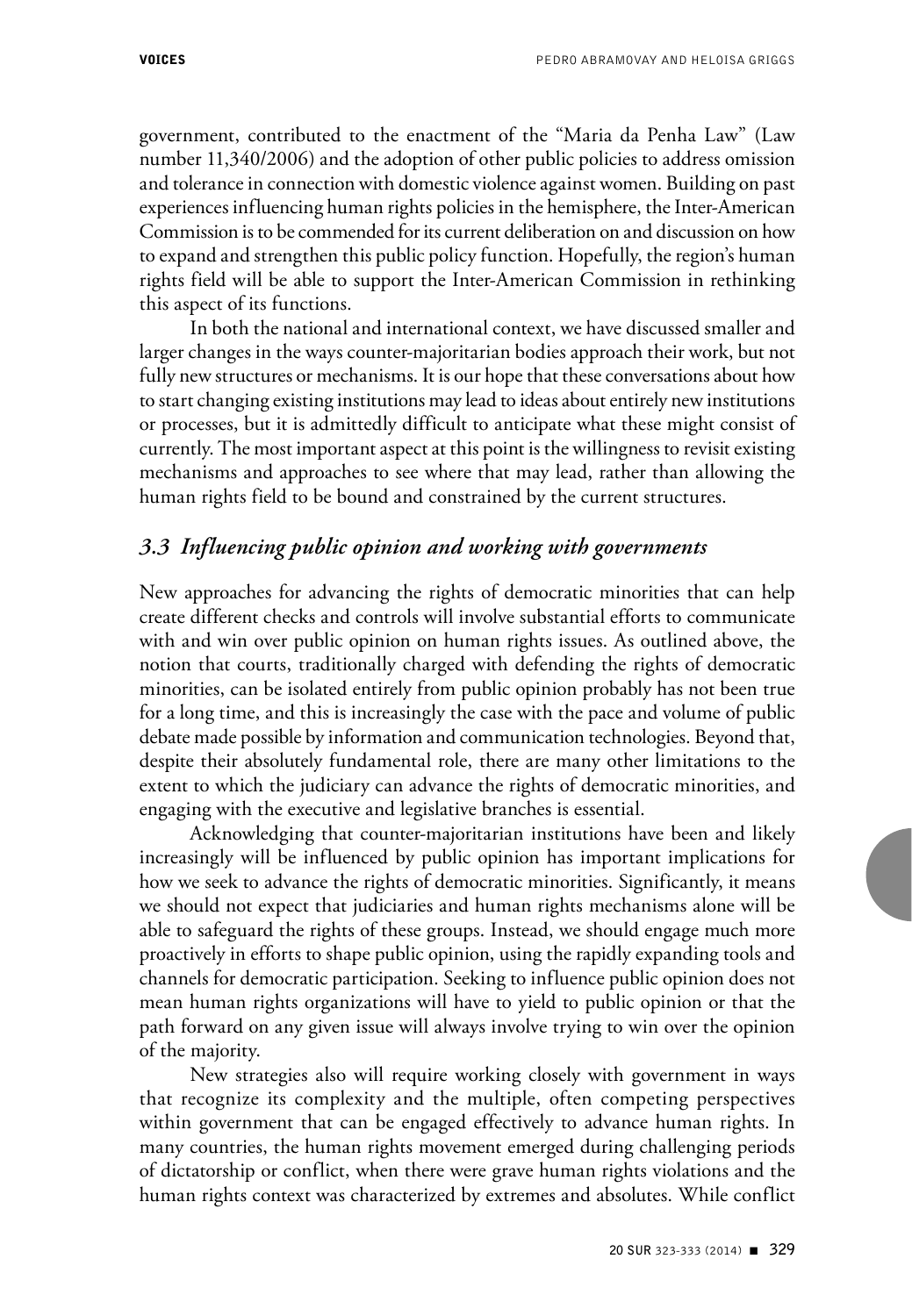and autocratic leaders persist in some parts of the globe, imperfect and often messy democracies require much more multifaceted engagement.

Many examples of such new strategies and approaches are underway. Drug policy reform is an example of an issue where, despite extensive, longstanding rights human rights violations resulting from the drug war, neither majoritarian nor counter-majoritarian democratic institutions were able or willing to address this pressing human rights challenge. The drug war paradigm became ubiquitous and even discussing alternatives to the current regime became impossible for a long time. Political leaders sought to outdo each other in terms of who could be toughest on drugs, raising penalties for drug offenses and allocating vast sums of money to the drug war. While human rights organizations and some counter-majoritarian institutions in Latin America have long addressed the consequences of the drug war in the form of abuses by military forces and law enforcement, lack of due process, and over-incarceration, changing drug policy was generally seen as a marginal, taboo topic.

But the drug policy reform movement has gained tremendous momentum in the Western Hemisphere in recent years, having been built up from the ground outside of traditional channels and involving unlikely alliances. There have been substantial efforts to engage former political leaders, with the Latin American Commission on Drugs and Democracy involving three former presidents from Brazil, Colombia, and Mexico playing an important role, as well as to engage current political leaders open to discussing or exploring reform options in Uruguay, Colombia, Guatemala, and other countries. There have been creative campaigns to influence public opinion on drug policy, as in the lead-up to the legalization of marijuana in Uruguay. A growing number of human rights organizations are incorporating drug policy reform into their policy agendas, and human rights bodies, such as the Inter-American Commission on Human Rights and the Mexico City Commission on Human Rights, are focusing on drug policy reform for the first time. As the issue has moved from the margins to the mainstream, real public debate about alternatives to the currently drug prohibition regime has become possible.

There is also innovation underway on issues long considered part of the human rights agenda, such as criminal justice. Many organizations are carrying out interesting campaigns to try to win over public opinion on challenging human rights issues. For example, the "No a la Baja" campaign in Uruguay is aimed at preventing the lowering of the age of criminal responsibility in a constitutional referendum in late 2014 (COMISIÓN NACIONAL NO A LA BAJA, 2014).

As the potential for and influence of public participation increases, it will increasingly make sense to experiment with ways to influence public opinion on human rights issues we have usually looked to the courts to defend. Strategic human rights organizations are more and more focused on building and expanding local constituencies for their work, seeking to collaborate with new sectors that have not necessarily identified with human rights frameworks in the past. The approach of the human rights movement to working with governments to advance human rights in Latin America has changed substantially already, with important levels of collaboration in the design and implementation of policy, while maintaining independence and a critical outlook.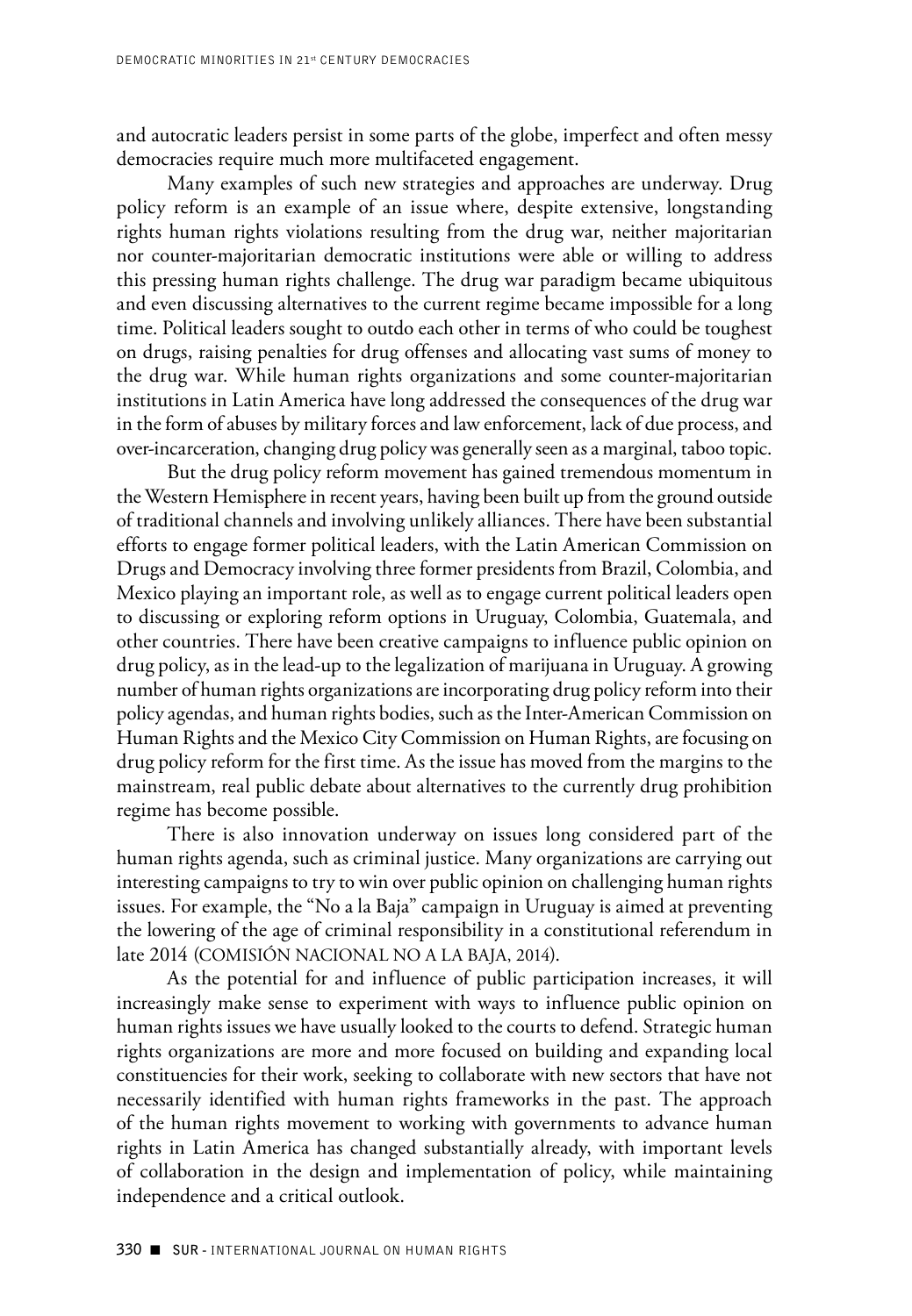# **4 Drivers of change**

This is an ambitious agenda for change in how we think about and advance human rights in 21st century democracies, and a key question is who will drive these changes? The answer touches on one of the central questions SUR 20 poses: who do human rights organizations represent?

Resilient, innovative human rights organizations around the globe, and especially in the Global South, will be at the center of these changes and experimentation. New communication tools and the mass protests of recent years have generated an impression that individuals are now able to interact with governments and bring about change directly. But a number of observers, including Ivan Krastev and Pierre Rosanvallon, warn of the limitations and pitfalls of democracies where the distrustful individual is at the center untethered by organizational ties and overly focused on oversight and limiting government, rather than building democracy. Individuals can question, monitor, and limit governments, but they cannot build agendas and propose constructive paths forward. Robust civil society organizations have a vital role to play in this more proactive democratic function.

Loosely organized and structured protest movements in several countries have generated significant energy and attention, but fallen flat and been unable advance reform agendas. In fact, an increasingly common critique of this new wave of protests is that it appears to be primarily an outburst of moral outrage without leadership or strategic goals (KRASTEV, 2014, p. 13).

During such recent mass protests, many human rights organizations and other parts of organized civil society, including foundations, have often been outside the thick of the action and sometimes been bewildered about how to engage with such bursts of citizen engagement that reject all formal organizations. The relationships and collaboration between the often fluid protest movements and organized civil society are not easy or straightforward. But they will be essential to building reform agendas with broad constituencies and advancing them.

In this context, human rights organizations and other parts of organized civil society can play a crucial role by acting as a hub that empowers democratic minorities and builds and sustains their influence over time. Organizations are better able to develop proposals and dialogue with governments than individuals. They are wellpositioned to interact with government in complex ways, recognizing the plurality and heterogeneity of government, and the need to engage with those actors within government pressing for change, while remaining critical. Rather than acting on behalf of or representing democratic minorities, such hubs will serve as channels for advancing the rights of democratic minorities, remaining open to constant dialogue with these democratic minority groups, different parts of government, media and public opinion at large.

This hub function and regular interaction with government allowing constant monitoring and participation, rather than only through elections every few years, is of vital importance in a modern democracy. Serving as a channel for diverse constituencies and engaging with varied parts of government will likely involve changes in how organizations understand and advocate for human rights, and several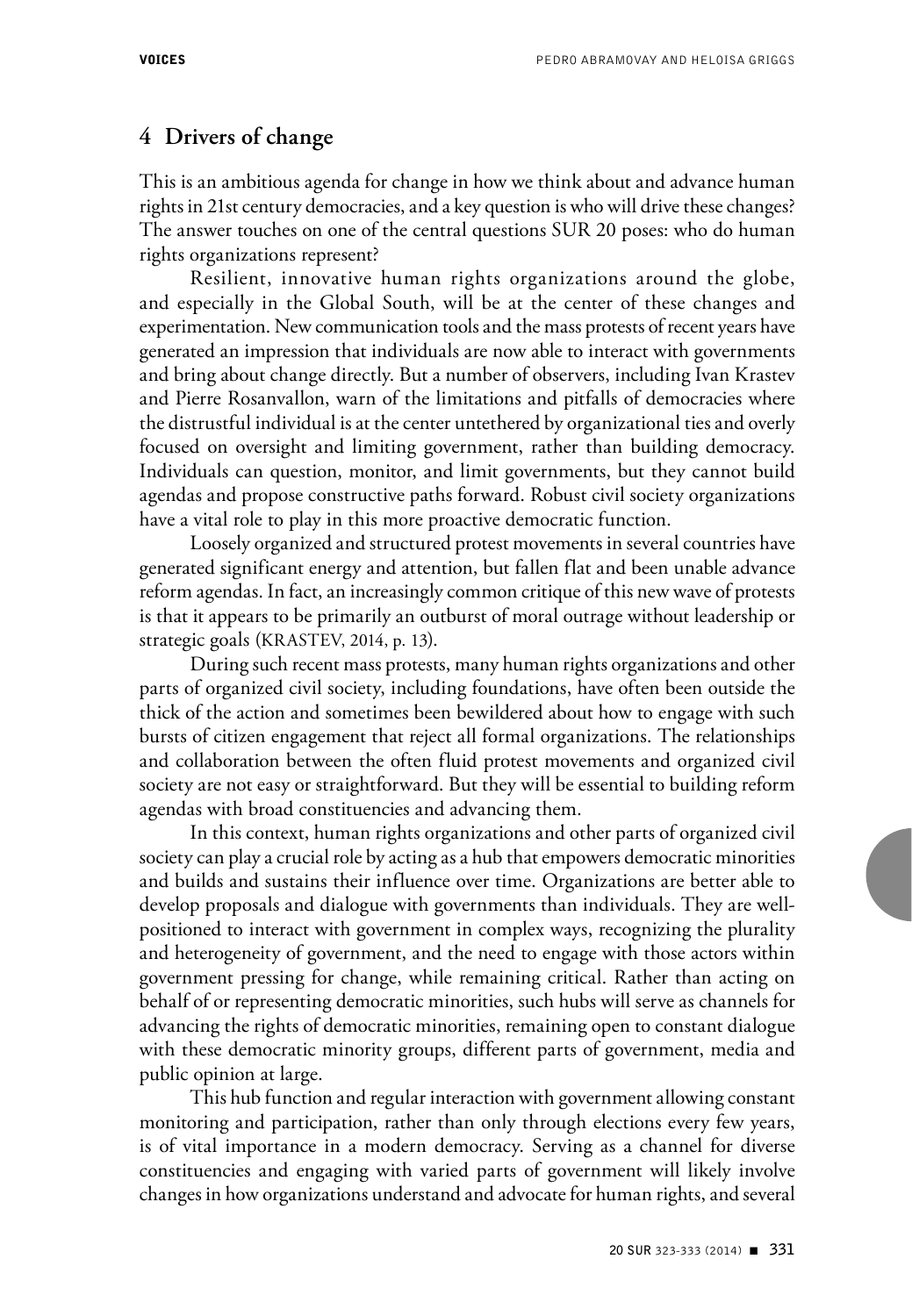human rights organizations are already experimenting with these new approaches. As advancing human rights takes on new forms and channels, key actors in advancing the rights of democratic minorities may well include organizations that do not think of themselves as human rights organizations primarily.

This change and innovation in the human rights field is likely to take many different forms across the globe, and there will certainly be many blunders and failed experiments along the way. While SUR 20 rightly asks about the challenges of working on human rights internationally from the south, there is at least one way in which doing so has significant advantages. Democratic institutions and culture in the Global South, while often fragile, are still flexible and open to change in ways that longer-established democracies in the Global North are not. This is especially true in Latin America, and generates conditions for experimentation with new approaches and ideas that might not be possible in the Global North.

# **5 Conclusion**

Pluralism and experimentation are not concepts we immediately identify with the human rights field, with its historic focus on universality and jurisprudence. The development and rapid expansion of the human rights in recent decades has been dramatic and impressive, with the adoption of large numbers of international human rights agreements and the incorporation of human rights into national constitutions and laws. The lack of implementation and steps backwards in some areas in recent years have led to significant frustration and arguments that the global human rights regime is on the verge of decline (HOPGOOD, 2013). But, in the same way that the human rights movement emerged and expanded in unforeseen ways, it can and should now change and adapt to the human rights challenges and context of 21st century societies. There will be mistakes along the way and adjusting to the idea that the way we talk, think and advocate for human rights may start to look very different across the globe may not be easy.

If universality defined human rights in the 20th century, pluralism may well define it in the 21st century. Pluralism will include diversity in terms of human rights actors and leaders, and where they come from in the globe. It also will include heterogeneity in the type of rights we want and how they look in practice. For example, Joey Fishkin urges us to reconceive our approach to equal opportunity, setting aside our focus on literal equalization and focusing instead on opportunity pluralism and loosening bottlenecks that constrain access to opportunities (FISHKIN, 2014). Finally, it will include experimentation and innovation in how we seek to advance the rights of democratic minorities across the globe.

The institutions designed to protect democratic minorities two hundred years ago are no longer able to fulfill this role today. There is an opportunity to build new checks and controls that take into account both the new tools and challenges of contemporary societies to deepen the inclusion of democratic minorities in public debate and protect their rights more effectively. The human rights movement has a core role in helping to build those new checks and controls through much deeper engagement with public opinion and different parts of government.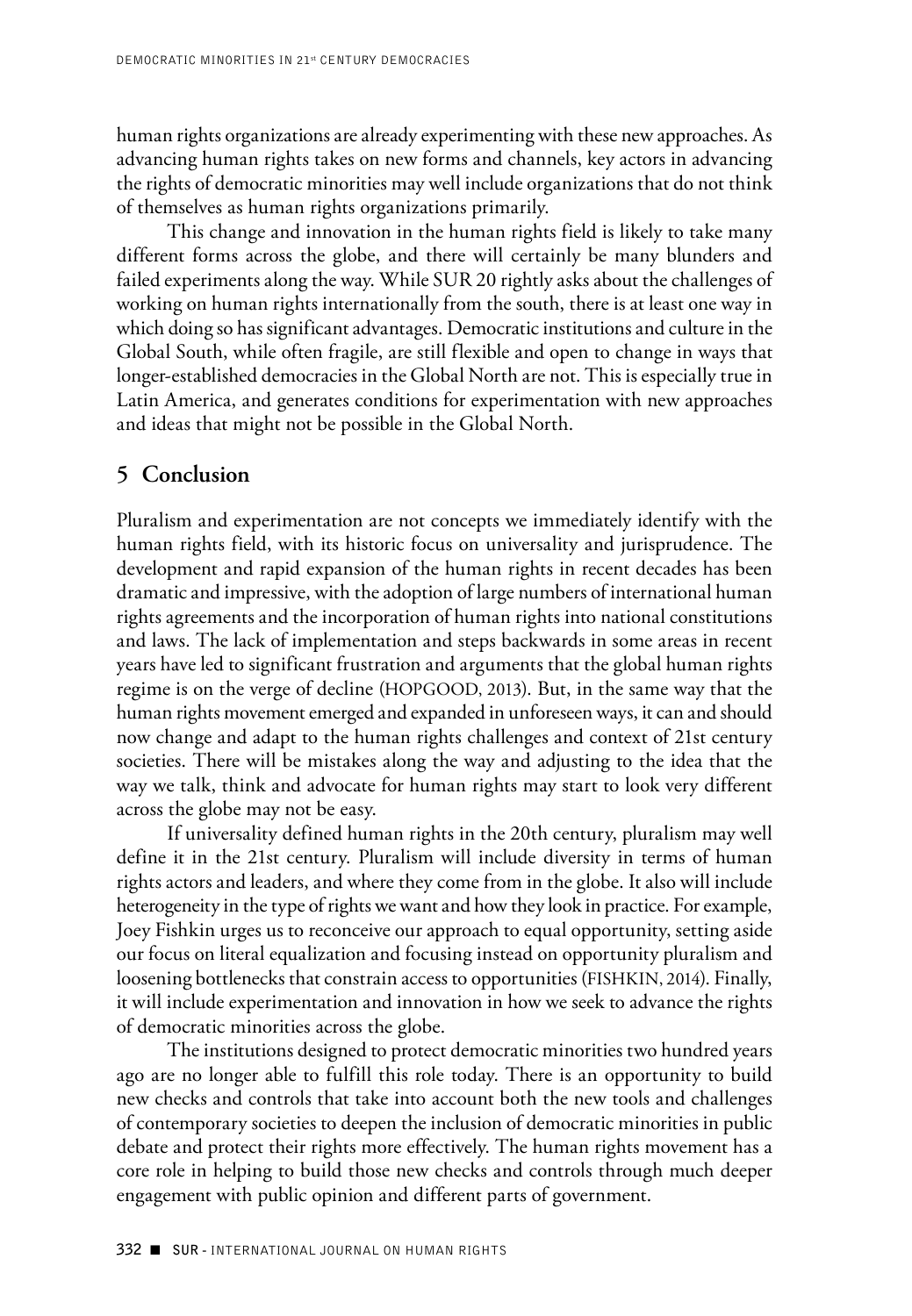# **REFERENCES**

# **Bibliography and other sources**

- CHEMERINSKY, Erwin. 2014. Time to televise Supreme Court proceedings. **Orange County Register**, Mar. 18. Available at: <http://www.ocregister.com/articles/court-606042-arguments-supreme.html>. Last accessed on: 27 May 2014.
- COMISIÓN NACIONAL NO A LA BAJA. 2014. Available at: <http://noalabaja.uy/>. Last accessed on: 26 May 2014.
- FALCÃO, Joaquim. 2012. Apesar de obstáculos, encontro do STF com a opinião pública veio para ficar. **Folha de S.Paulo**, São Paulo, 2 set. Opinião.
- FISHKIN, Joseph. 2014. **Bottlenecks**: A New Theory of Equal Opportunity. Oxford: Oxford University Press.
- FRIEDMAN, Barry. 2009. **The Will of the People**: How Public Opinion Has Influenced the Supreme Court and Shaped the Meaning of the Constitution. New York: Farrar, Straus and Giroux.
- FUKUYAMA, Francis. 2013. The Middle-Class Revolution. **The Wall Street Journal**, New York, 28 June. The Saturday Essay.
- HOPGOOD, Stephen. 2013. **The Endtimes of Human Rights**. Ithaca and London: Cornell University Press.
- ITO, Joi. 2003. **Emergent Democracy Paper**. 29 Apr. Available at: <http://joi.ito.com/ joiwiki/EmergentDemocracyPaper>. Last accessed on: 30 May 2014.
- KRASTEV, Ivan. 2014. **Democracy Disrupted**: The Global Politics of Protest. Philadelphia: University of Pennsylvania Press.
- MAURO, Tony. 2010. Voters strongly favor televising Supreme Court, but might not watch. **The National Law Journal**, 15 Mar. Available at: <http://www. nationallawjournal.com/id=1202445906572>. Last accessed on: 28 May 2014.
- MONITORAMENTO da lei de acesso à informação pública em 2013. 2014. **ARTICLE 19**, ARTIGO 19 América do Sul, Open Society Foundations.

NAÍM, Moisés. 2013. **The End of Power**: From Boardrooms to Battlefields and Churches to States, Why Being in Charge Isn't What It Used to Be. New York: Basic Books.

OROZCO, J. Jesús. 2014. The Strengthening Process: The Inside View. **APORTES DPLF**, n. 19, p. 6, Apr.

- ROSANVALLON, Pierre. 2008. **Counter Democracy**: Politics in an Age of Mistrust. Cambridge: Cambridge University Press.
- SIKKINK, Kathryn. 2011. **The Justice Cascade**: How Human Rights Prosecutions are Changing World Politics. New York: W. W. Norton & Company, Inc.
- YOUR REALITY TV. 2010. **New York Times**, New York, 13 Mar. WK7 of the New York edition.

# **Jurisprudence**

INTER-AMERICAN COMMISSION ON HUMAN RIGHTS. 2001. **Maria da Penha v. Brazil,** Report Number 54/01 of 16 Apr., Case Number 12.051, OEA/Ser.L/V/ II.111 Doc. 20 rev. at 704.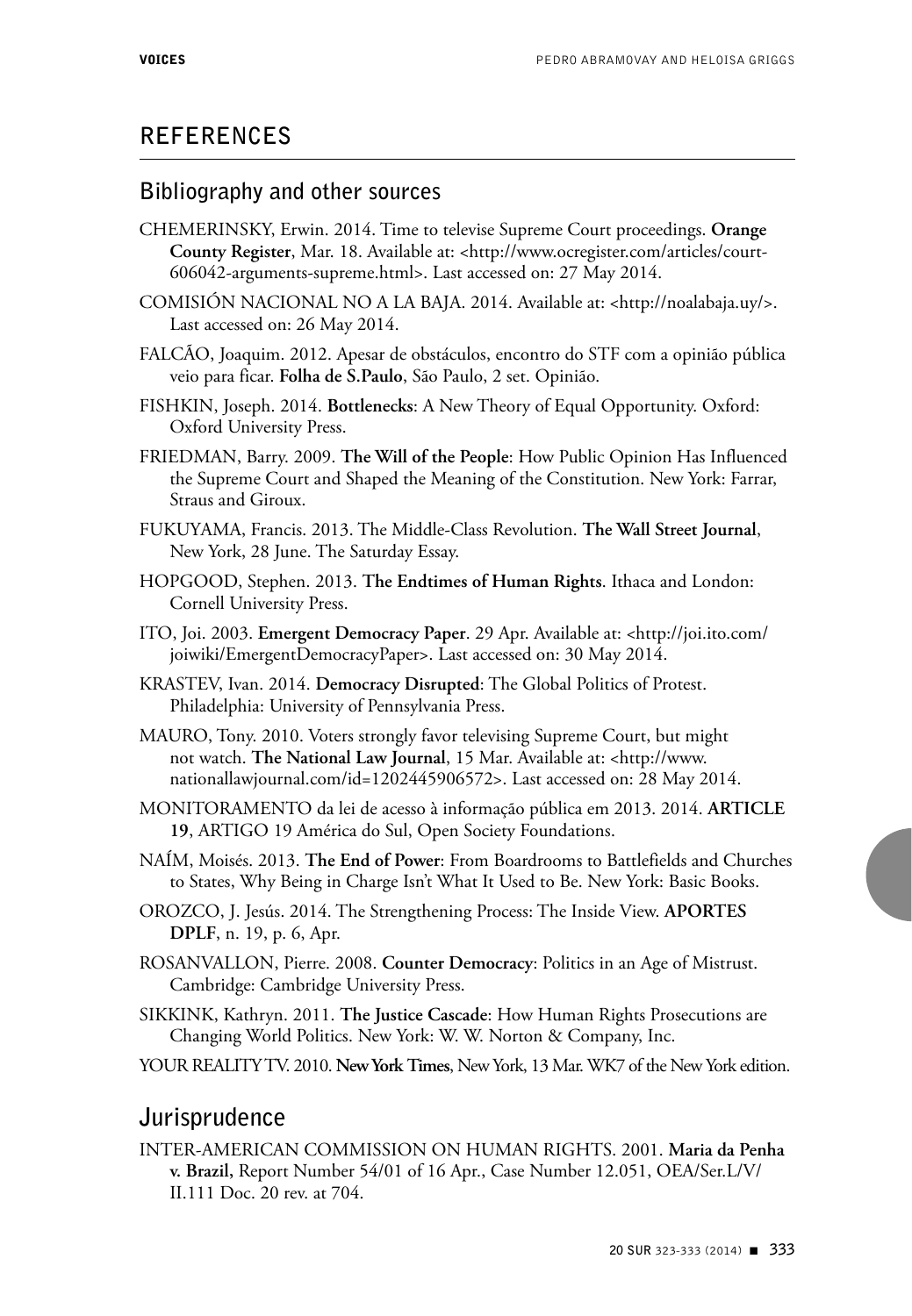Previous numbers are available at <www.surjournal.org>.

#### **SUR 1,** v. 1, n. 1, Jun. 2004

EMILIO GARCÍA MÉNDEZ Origin, Concept and Future of Human Rights: Reflections for a New Agenda

FLAVIA PIOVESAN Social, Economic and Cultural Rights and Civil and Political Rights

OSCAR VILHENA VIEIRA AND A. SCOTT DUPREE Reflections on Civil Society and Human Rights

JEREMY SARKIN The Coming of Age of Claims for Reparations for Human Rights Abuses Committed in the South

VINODH JAICHAND Public Interest Litigation Strategies for Advancing Human Rights in Domestic Systems of Law

PAUL CHEVIGNY Repression in the United States after the September 11 Attack

SERGIO VIEIRA DE MELLO Only Member States Can Make the UN WorkFive Questions for the Human Rights Field

#### **SUR 2,** v. 2, n. 2, Jun. 2005

SALIL SHETTY Millennium Declaration and Development Goals: Opportunities for Human Rights

FATEH AZZAM Reflections on Human Rights Approaches to Implementing the Millennium Development Goals

RICHARD PIERRE CLAUDE The Right to Education and Human Rights Education

JOSÉ REINALDO DE LIMA LOPES The Right to Recognition for Gays and Lesbians

E.S. NWAUCHE AND J.C. NWOBIKE Implementing the Right to Development

STEVEN FREELAND Human Rights, the Environment and Conflict: Addressing Crimes against the Environment

FIONA MACAULAY Civil Society-State Partnerships for the Promotion of Citizen Security in Brazil

EDWIN REKOSH Who Defines the Public Interest?

VÍCTOR E. ABRAMOVICH Courses of Action in Economic, Social and Cultural Rights: Instruments and Allies

#### **SUR 3,** v. 2, n. 3, Dec. 2005

CAROLINE DOMMEN Trade and Human Rights: Towards Coherence

CARLOS M. CORREA TRIPS Agreement and Access to Drugs in Developing Countries

BERNARDO SORJ Security, Human Security and Latin America

ALBERTO BOVINO Evidential Issues before the Inter-American Court of Human Rights

NICO HORN Eddie Mabo and Namibia: Land Reform and Pre-Colonial Land Rights

NLERUM S. OKOGBULE Access to Justice and Human Rights Protection in Nigeria: Problems and **Prospects** 

MARÍA JOSÉ GUEMBE Reopening of Trials for Crimes Committed by the Argentine Military Dictatorship

JOSÉ RICARDO CUNHA Human Rights and Justiciability: A Survey Conducted in Rio de Janeiro

LOUISE ARBOUR Plan of Action Submitted by the United Nations High Commissioner for Human Rights

#### **SUR 4,** v. 3, n. 4, Jun. 2006

FERNANDE RAINE The measurement challenge in human rights

MARIO MELO Recent advances in the justiciability of indigenous rights in the Inter American System of Human Rights

ISABELA FIGUEROA Indigenous peoples versus oil companies: Constitutional control within resistance

ROBERT ARCHER The strengths of different traditions: What can be gained and what might be lost by combining rights and development?

J. PAUL MARTIN Development and rights revisited: Lessons from Africa

MICHELLE RATTON SANCHEZ Brief observations on the mechanisms for NGO participation in the WTO

JUSTICE C. NWOBIKE Pharmaceutical corporations and access to drugs in developing countries: The way forward

CLÓVIS ROBERTO ZIMMERMANN Social programs from a human rights perspective: The case of the Lula administration's family grant in Brazil

CHRISTOF HEYNS, DAVID PADILLA AND LEO ZWAAK A schematic comparison of regional human rights systems: An update

BOOK REVIEW

#### **SUR 5,** v. 3, n. 5, Dec. 2006

CARLOS VILLAN DURAN Lights and shadows of the new United Nations Human Rights Council

PAULINA VEGA GONZÁLEZ The role of victims in International Criminal Court proceedings: their rights and the first rulings of the Court

OSWALDO RUIZ CHIRIBOGA The right to cultural identity of indigenous peoples and national minorities: a look from the Inter-American System

LYDIAH KEMUNTO BOSIRE Overpromised, underdelivered: transitional justice in Sub-Saharan Africa

DEVIKA PRASAD Strengthening democratic policing and accountability in the Commonwealth Pacific

IGNACIO CANO Public security policies in Brazil: attempts to modernize and democratize versus the war on crime

TOM FARER Toward an effective international legal order: from co-existence to concert?

BOOK REVIEW

#### **SUR 6,** v. 4, n. 6, Jun. 2007

UPENDRA BAXI The Rule of Law in India

OSCAR VILHENA VIEIRA Inequality and the subversion of the Rule of Law

RODRIGO UPRIMNY YEPES Judicialization of politics in Colombia: cases, merits and risks

LAURA C. PAUTASSI Is there equality in inequality? Scope and limits of affirmative actions

GERT JONKER AND RIKA SWANZEN Intermediary services for child witnesses testifying in South African criminal courts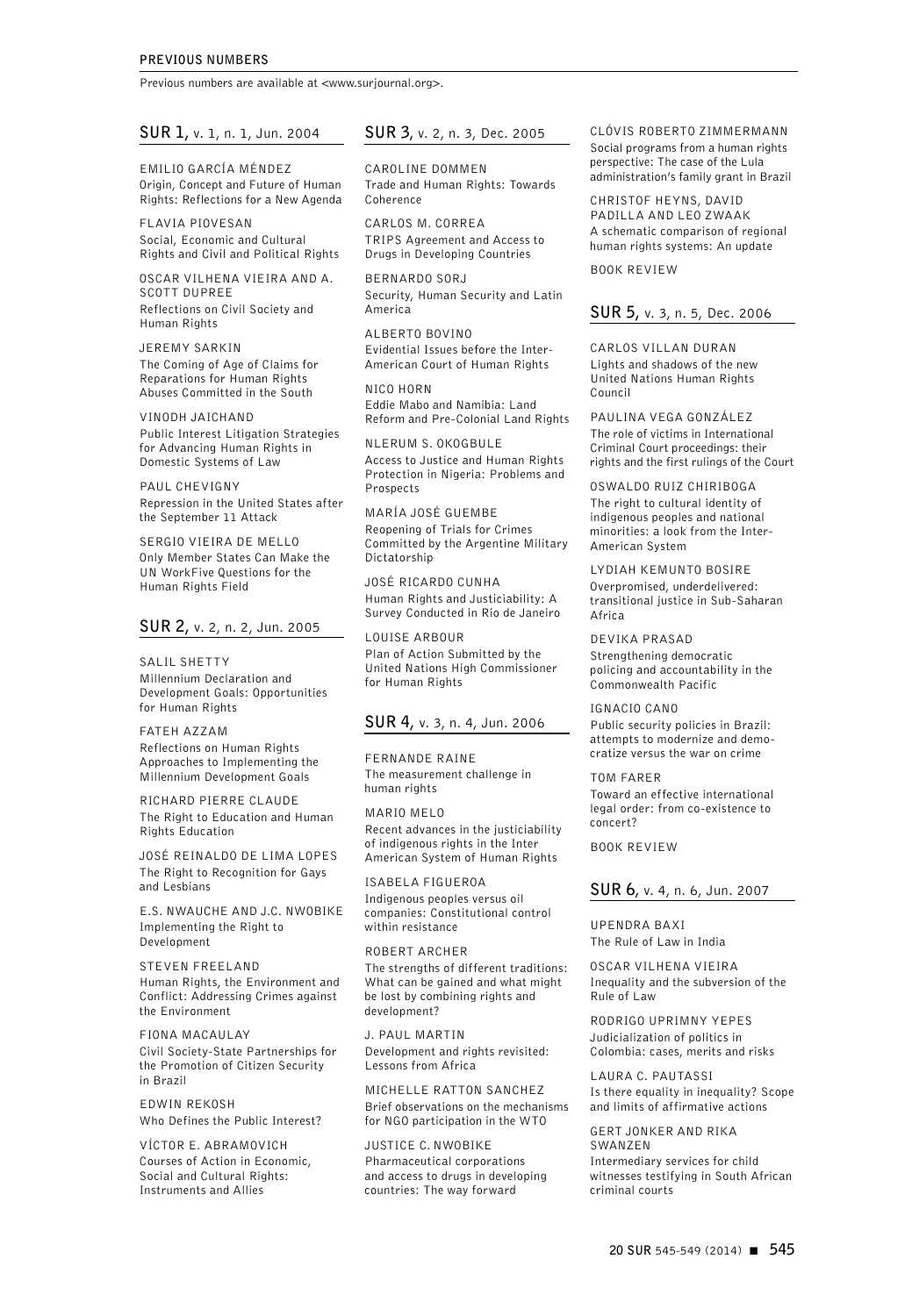Previous numbers are available at <www.surjournal.org>.

#### SERGIO BRANCO

Brazilian copyright law and how it restricts the efficiency of the human right to education

THOMAS W. POGGE Eradicating systemic poverty: brief for a Global Resources Dividend

#### **SUR 7,** v. 4, n. 7, Dec. 2007

LUCIA NADER The role of NGOs in the UN Human Rights Council

CECÍLIA MACDOWELL SANTOS Transnational legal activism and the State: reflections on cases against Brazil in the Inter-American Commission on Human Rights

#### **TRANSITIONAL JUSTICE**

TARA URS Imagining locally-motivated accountability for mass atrocities: voices from Cambodia

CECILY ROSE AND

FRANCIS M. SSEKANDI The pursuit of transitional justice and African traditional values: a clash of civilizations – The case of Uganda

RAMONA VIJEYARASA Facing Australia's history: truth and reconciliation for the stolen generations

ELIZABETH SALMÓN G. The long road in the fight against poverty and its promising encounter with human rights

INTERVIEW WITH JUAN MÉNDEZ By Glenda Mezarobba

#### **SUR 8,** v. 5, n. 8, Jun. 2008

MARTÍN ABREGÚ

Human rights for all: from the struggle against authoritarianism to the construction of an all-inclusive democracy - A view from the Southern Cone and Andean region

AMITA DHANDA Constructing a new human rights lexicon: Convention on the Rights of Persons with Disabilities

LAURA DAVIS MATTAR Legal recognition of sexual rights – a comparative analysis with reproductive rights

JAMES L. CAVALLARO AND STEPHANIE ERIN BREWER The virtue of following: the role of Inter-American litigation in campaigns for social justice

#### **RIGHT TO HEALTH AND ACCESS TO MEDICAMENTS**

PAUL HUNT AND RAJAT KHOSLA The human right to medicines

THOMAS POGGE Medicines for the world: boosting innovation without obstructing free access

JORGE CONTESSE AND DOMINGO LOVERA PARMO

Access to medical treatment for people living with HIV/AIDS: success without victory in Chile

GABRIELA COSTA CHAVES, MARCELA FOGAÇA VIEIRA AND RENATA REIS Access to medicines and intellectual property in Brazil: reflections and strategies of civil society

#### **SUR 9,** v. 5, n. 9, Dec. 2008

BARBORA BUKOVSKÁ Perpetrating good: unintended consequences of international human rights advocacy

JEREMY SARKIN Prisons in Africa: an evaluation from a human rights perspective

REBECCA SAUNDERS Lost in translation: expressions of human suffering, the language of human rights, and the South African Truth and Reconciliation Commission

#### **SIXTY YEARS OF THE UNIVERSAL DECLARATION OF HUMAN RIGHTS**

PAULO SÉRGIO PINHEIRO Sixty years after the Universal Declaration: navigating the contradictions

FERNANDA DOZ COSTA Poverty and human rights from rhetoric to legal obligations: a critical account of conceptual frameworks

#### EITAN FELNER

A new frontier in economic and social rights advocacy? Turning quantitative data into a tool for human rights accountability

KATHERINE SHORT From Commission to Council: has the United Nations succeeded in creating a credible human rights body?

ANTHONY ROMERO Interview with Anthony Romero, Executive Director of the American Civil Liberties Union (ACLU)

#### **SUR 10,** v. 6, n. 10, Jun. 2009

ANUJ BHUWANIA "Very wicked children": "Indian torture" and the Madras Torture Commission Report of 1855

#### DANIELA DE VITO, AISHA GILL AND DAMIEN SH-ORT Rape characterised as genocide

CHRISTIAN COURTIS Notes on the implementation by Latin American courts of the ILO Convention 169 on indigenous peoples

BENYAM D. MEZMUR

Intercountry adoption as a measure of last resort in Africa: Advancing the rights of a child rather than a right to a child

#### **HUMAN RIGHTS OF PEOPLE ON THE MOVE: MIGRANTS AND REFUGEES**

KATHARINE DERDERIAN AND LIESBETH SCHOCKAERT Responding to "mixed" migration flows: A humanitarian perspective

JUAN CARLOS MURILLO The legitimate security interests of the State and international refugee protection

MANUELA TRINDADE VIANA International cooperation and internal displacement in Colombia: Facing the challenges of the largest humanitarian crisis in South America

JOSEPH AMON AND KATHERINE TODRYS Access to antiretroviral treatment

for migrant populations in the Global South

PABLO CERIANI CERNADAS European migration control in the African territory: The omission of the extraterritorial character of human rights obligations

#### **SUR 11,** v. 6, n. 11, Dec. 2009

VÍCTOR ABRAMOVICH From Massive Violations to Structural Patterns: New Approaches and Classic Tensions in the Inter-American Human Rights System

VIVIANA BOHÓRQUEZ MONSALVE AND JAVIER AGUIRRE ROMÁN Tensions of Human Dignity: Conceptualization and Application to International Human Rights Law

DEBORA DINIZ, LÍVIA BARBOSA AND WEDERSON RUFINO DOS SANTOS

Disability, Human Rights and Justice

JULIETA LEMAITRE RIPOLL Love in the Time of Cholera: LGBT Rights in Colombia

#### **ECONOMIC, SOCIAL AND CULTURAL RIGHTS**

MALCOLM LANGFORD Domestic Adjudication and Economic, Social and Cultural Rights: A Socio-Legal Review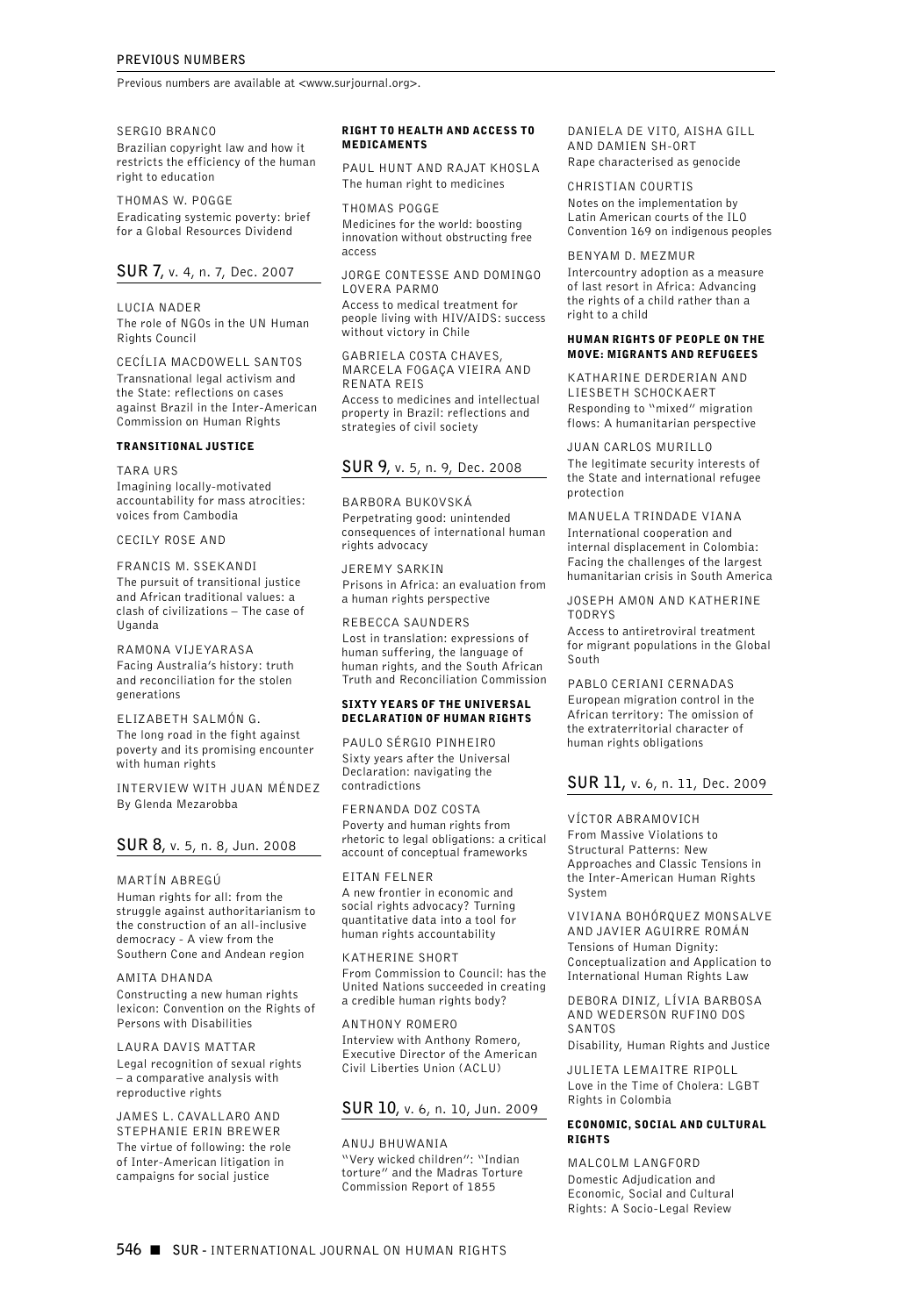# **PREVIOUS NUMBERS**

Previous numbers are available at <www.surjournal.org>.

#### ANN BLYBERG

The Case of the Mislaid Allocation: Economic and Social Rights and Budget Work

ALDO CALIARI Trade, Investment, Finance and Human Rights: Assessment and Strategy Paper

#### PATRICIA FEENEY

Business and Human Rights: The Struggle for Accountability in the UN and the Future Direction of the Advocacy Agenda

#### **INTERNATIONAL HUMAN RIGHTS COLLOQUIUM**

Interview with Rindai Chipfunde-Vava, Director of the Zimbabwe Election Support Network (ZESN) Report on the IX International Human Rights Colloquium

#### **SUR 12,** v. 7, n. 12, Jun. 2010

SALIL SHETTY Foreword

FERNANDO BASCH ET AL. The Effectiveness of the Inter-American System of Human Rights Protection: A Quantitative Approach to its Functioning and Compliance With its Decisions

#### RICHARD BOURNE

The Commonwealth of Nations: Intergovernmental and Nongovernmental Strategies for the Protection of Human Rights in a Post-colonial Association

#### **MILLENNIUM DEVELOPMENT GOALS**

AMNESTY INTERNATIONAL Combating Exclusion: Why Human Rights Are Essential for the MDGs

VICTORIA TAULI-CORPUZ Reflections on the Role of the United Nations Permanent Forum on Indigenous Issues in relation to the Millennium Development Goals

ALICIA ELY YAMIN Toward Transformative Accountability: Applying a Rightsbased Approach to Fulfill Maternal Health Obligations

SARAH ZAIDI Millennium Development Goal 6 and the Right to Health: Conflictual or Complementary?

MARCOS A. ORELLANA Climate Change and the Millennium Development Goals: The Right to Development, International Cooperation and the Clean Development Mechanism

#### **CORPORATE ACCOUNTABILITY**

#### LINDIWE KNUTSON

Aliens, Apartheid and US Courts: Is the Right of Apartheid Victims to Claim Reparations from Multinational Corporations at last Recognized?

DAVID BILCHITZ The Ruggie Framework: An Adequate Rubric for Corporate Human Rights Obligations?

#### **SUR 13,** v. 7, n. 13, Dec. 2010

GLENDA MEZAROBBA Between Reparations, Half Truths and Impunity: The Difficult Break with the Legacy of the Dictatorship in Brazil

GERARDO ARCE ARCE Armed Forces, Truth Commission and Transitional Justice in Peru

#### **REGIONAL HUMAN RIGHTS MECHANISMS**

FELIPE GONZÁLEZ Urgent Measures in the Inter-American Human Rights System

JUAN CARLOS GUTIÉRREZ AND SILVANO CANTÚ The Restriction of Military Jurisdiction in International Human Rights Protection Systems

DEBRA LONG AND LUKAS MUNTINGH The Special Rapporteur on Prisons and Conditions of Detention in Africa and the Committee for the Prevention of Torture in Africa: The Potential for Synergy or Inertia?

LUCYLINE NKATHA MURUNGI AND JACQUI GALLINETTI The Role of Sub-Regional Courts in the African Human Rights System

MAGNUS KILLANDER Interpreting Regional Human Rights Treaties

ANTONIO M. CISNEROS DE ALENCAR

Cooperation Between the Universal and Inter-American Human Rights Systems in the Framework of the Universal Periodic Review Mechanism

#### **IN MEMORIAM**

Kevin Boyle – Strong Link in the Chain By Borislav Petranov

#### **SUR 14,** v. 8, n. 14, Jun. 2011

MAURICIO ALBARRACÍN CABALLERO Social Movements and the Constitutional Court: Legal Recognition of the Rights of Same-Sex Couples in Colombia

DANIEL VÁZQUEZ AND DOMITILLE DELAPLACE Public Policies from a Human Rights Perspective: A Developing Field

#### J. PAUL MARTIN

Human Rights Education in Communities Recovering from Major Social Crisis: Lessons for Haiti

#### **THE RIGHTS OF PERSONS WITH DISABILITIES**

LUIS FERNANDO ASTORGA GATJENS Analysis of Article 33 of the UN Convention: The Critical Importance of National Implementation and Monitoring

LETÍCIA DE CAMPOS VELHO MARTEL Reasonable Accommodation: The New Concept from an Inclusive Constitutio nal Perspective

MARTA SCHAAF Negotiating Sexuality in the Convention on the Rights of Persons with Disabilities

TOBIAS PIETER VAN REENEN AND HELÉNE COMBRINCK The UN Convention on the Rights of Persons with Disabilities in Africa: Progress after 5 Years

STELLA C. REICHER Human Diversity and Asymmetries: A Reinterpretation of the Social Contract under the Capabilities Approach

#### PETER LUCAS

The Open Door: Five Foundational Films That Seeded the Representation of Human Rights for Persons with Disabilities

LUIS GALLEGOS CHIRIBOGA Interview with Luis Gallegos Chiriboga, President (2002-2005) of the Ad Hoc Committee that Drew Up the Convention on the Rights of Persons with Disabilities

#### **SUR 15,** v. 8, n. 15, Dec. 2011

ZIBA MIR-HOSSEINI Criminalising Sexuality: Zina Laws as Violence Against Women in Muslim Contexts

LEANDRO MARTINS ZANITELLI Corporations and Human Rights: The Debate Between Voluntarists and Obligationists and the Undermining Effect of Sanctions

INTERVIEW WITH DENISE DORA Former Ford Foundation´s Human Rights Officer in Brazil (2000- 2011)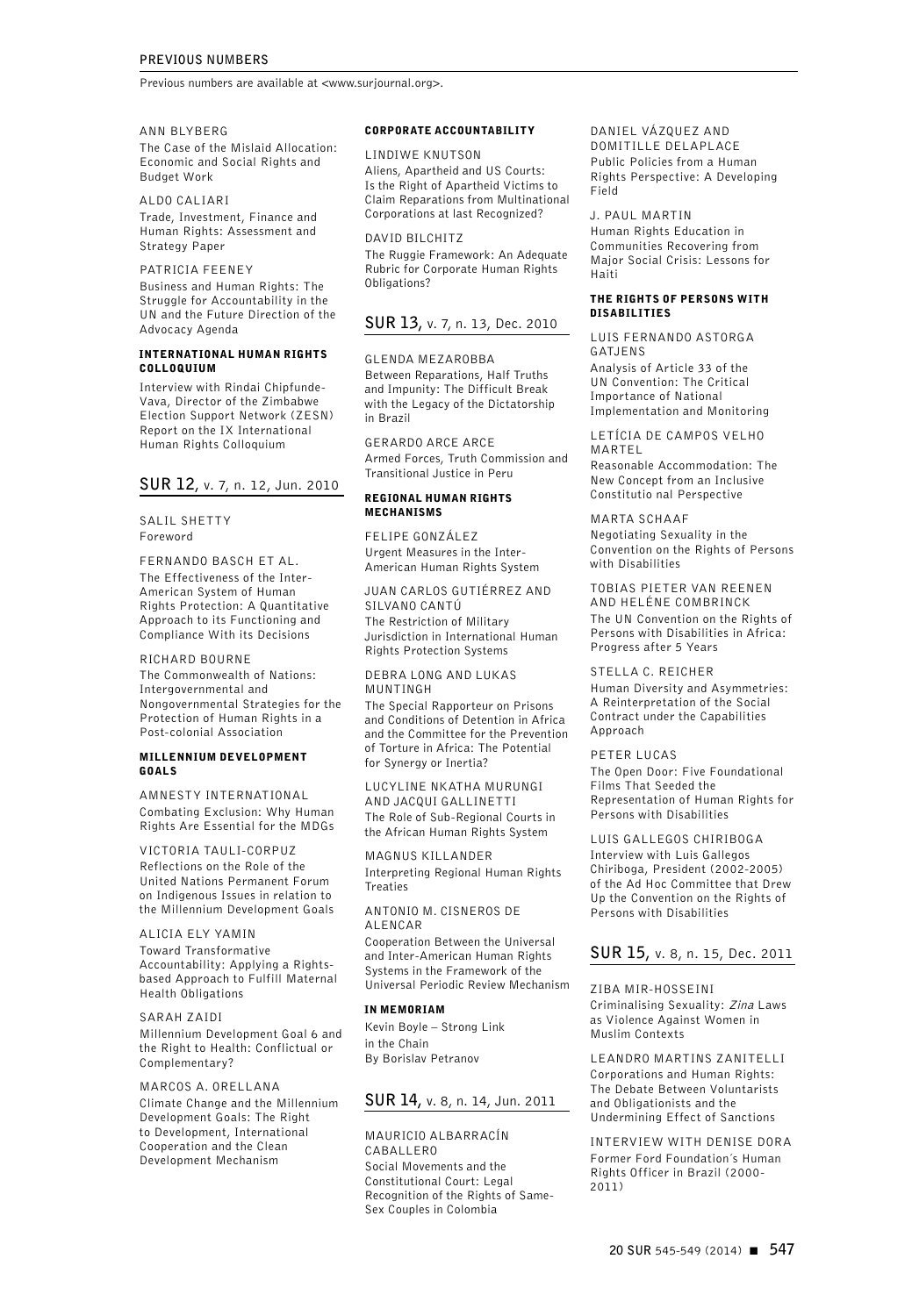Previous numbers are available at <www.surjournal.org>.

#### **IMPLEMENTATION AT THE NATIONAL LEVEL OF THE DECISIONS OF THE REGIONAL AND INTERNATIONAL HUMAN RIGHTS SYSTEMS**

MARIA ISSAEVA, IRINA SERGEEVA AND MARIA **SUCHKOVA** Enforcement of the Judgments of the European Court of Human Rights in Russia: Recent Developments and Current Challenges

CÁSSIA MARIA ROSATO AND LUDMILA CERQUEIRA CORREIA The Damião Ximenes Lopes Case: Changes and Challenges Following the First Ruling Against Brazil in the Inter-American Court of Human Rights

DAMIÁN A. GONZÁLEZ-SALZBERG The Implementation of Decisions

from the Inter-American Court of Human Rights in Argentina: An Analysis of the Jurisprudential Swings of the Supreme Court

MARCIA NINA BERNARDES Inter-American Human Rights System as a Transnational Public Sphere: Legal and Political Aspects of the Implementation of International Decisions

#### **SPECIAL ISSUE: CONECTAS HUMAN RIGHTS - 10 YEARS**

The Making of an International Organization from/in the South

#### **SUR 16,** v. 9, n. 16, Jun. 2012

PATRICIO GALELLA AND CARLOS ESPÓSITO

Extraordinary Renditions in the Fight Against Terrorism. Forced Disappearences?

BRIDGET CONLEY-ZILKIC A Challenge to Those Working in the Field of Genocide Prevention and Response

MARTA RODRIGUEZ DE ASSIS MACHADO, JOSÉ RODRIGO RODRIGUEZ, FLAVIO MARQUES PROL, GABRIELA JUSTINO DA SILVA, MARINA ZANATA GANZAROLLI AND RENATA DO VALE ELIAS

Law Enforcement at Issue: Constitutionality of Maria da Penha Law in Brazilian Courts

SIMON M. WELDEHAIMANOT The ACHPR in the Case of Southern Cameroons

ANDRÉ LUIZ SICILIANO The Role of the Universalization of Human Rights and Migration in the Formation of a New Global Governance

#### **CITIZEN SECURITY AND HUMAN RIGHTS**

GINO COSTA

Citizen Security and Transnational Organized Crime in the Americas: Current Situation and Challenges in the Inter-American Arena

MANUEL TUFRÓ

Civic Participation, Democratic Security and Conflict Between Political Cultures. First Notes on an Experiment in the City of Buenos Aires

#### CELS

The Current Agenda of Security and Human Rights in Argentina. An Analysis by the Center for Legal and Social Studies (CELS)

PEDRO ABRAMOVAY Drug policy and The March of Folly

Views on the Special Police Units for Neighborhood Pacification (UPPs) in Rio de Janeiro, Brazil Rafael Dias — Global Justice Researcher José Marcelo Zacchi — Research Associate, Institute for Studies on Labor and Society — IETS

**SUR 17,** v. 9, n. 17, Dec. 2012

#### **DEVELOPMENT AND HUMAN RIGHTS**

CÉSAR RODRÍGUEZ GARAVITO, JUANA KWEITEL AND LAURA TRAJBER WAISBICH Development and Human Rights: Some Ideas on How to Restart the Debate

IRENE BIGLINO, CHRISTOPHE GOLAY AND IVONA TRUSCAN The Contribution of the UN Special Procedures to the Human Rights and Development Dialogue

LUIS CARLOS BUOB CONCHA The Right to Water: Understanding its Economic, Social and Cultural Components as Development Factors for Indigenous Communities

ANDREA SCHETTINI Toward a New Paradigm of Human Rights Protection for Indigenous Peoples: A Critical Analysis of the Parameters Established by the Inter-American Court of Human Rights

SERGES ALAIN DJOYOU KAMGA AND SIYAMBONGA HELEBA

Can Economic Growth Translate into Access to Rights? Challenges Faced by Institutions in South Africa in Ensuring that Growth Leads to Better Living Standards

INTERVIEW WITH SHELDON LEADER Transnational Corporations and Human Rights

ALINE ALBUQUERQUE AND DABNEY EVANS Right to Health in Brazil: A Study of the Treaty-Reporting System LINDA DARKWA AND PHILIP ATTUQUAYEFIO Killing to Protect? Land Guards, State Subordination and Human Rights in Ghana

CRISTINA RĂDOI The Ineffective Response of International Organisations Concerning the Militarization of Women's Lives

CARLA DANTAS Right of Petition by Individuals within the Global Human Rights Protection System

**SUR 18,** v. 10, n. 18, Jun. 2013

#### **INFORMATION AND HUMAN RIGHTS**

SÉRGIO AMADEU DA SILVEIRA Aaron Swartz and the Battles for Freedom of Knowledge

ALBERTO J. CERDA SILVA Internet Freedom is not Enough: Towards an Internet Based on Human Rights

FERNANDA RIBEIRO ROSA Digital Inclusion as Public Policy: Disputes in the Human Rights Field

LAURA PAUTASSI Monitoring Access to Information from the Perspective of Human Rights Indicators

JO-MARIE BURT AND CASEY CAGLEY

Access to Information, Access to Justice: The Challenges to Accountability in Peru

MARISA VIEGAS E SILVA The United Nations Human Rights Council: Six Years On

JÉRÉMIE GILBERT Land Rights as Human Rights: The Case for a Specific Right to Land

PÉTALLA BRANDÃO TIMO Development at the Cost of Violations: The Impact of Mega-Projects on Human Rights in Brazil

DANIEL W. LIANG WANG AND OCTAVIO LUIZ MOTTA FERRAZ Reaching Out to the Needy? Access to Justice and Public Attorneys' Role in Right to Health Litigation in the City of São Paulo

#### OBONYE JONAS

Human Rights, Extradition and the Death Penalty: Reflections on The Stand-Off Between Botswana and South Africa

ANTONIO MOREIRA MAUÉS Supra-Legality of International Human Rights Treaties and Constitutional Interpretation